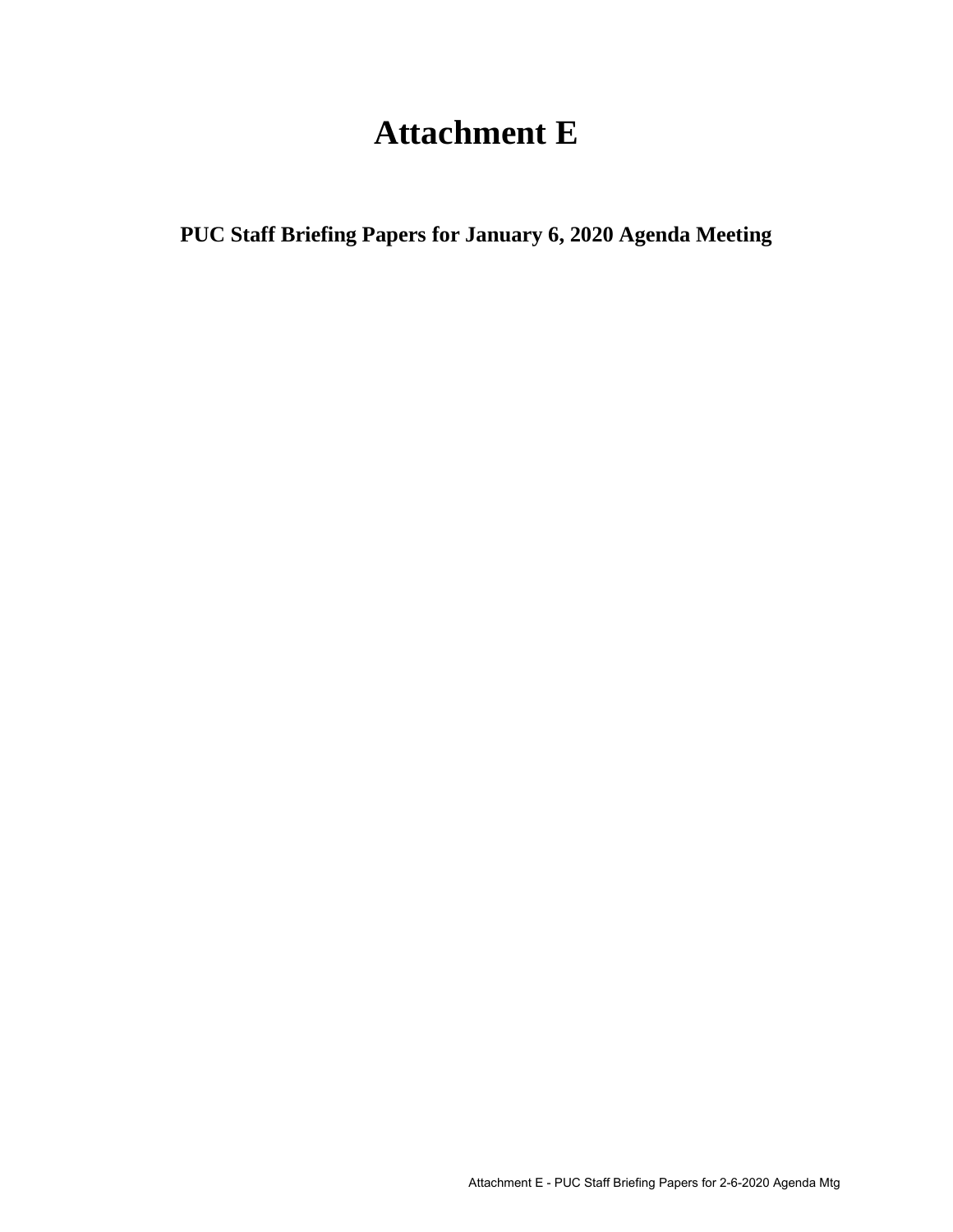

## **Staff Briefing Papers**

|                                                                                                   | Meeting Date February 6, 2020                                                                                                                                                                                                                                                                            |                            | Agenda Item **8 |  |
|---------------------------------------------------------------------------------------------------|----------------------------------------------------------------------------------------------------------------------------------------------------------------------------------------------------------------------------------------------------------------------------------------------------------|----------------------------|-----------------|--|
| Company                                                                                           | Northern States Power Company (Xcel Energy)                                                                                                                                                                                                                                                              |                            |                 |  |
| Docket No.                                                                                        | E002/WS-17-410                                                                                                                                                                                                                                                                                           |                            |                 |  |
|                                                                                                   | In the Matter of the Application of Northern States Power Company for a<br>Site Permit for the 84 MW Freeborn Wind Farm in Freeborn County,<br><b>Minnesota</b>                                                                                                                                          |                            |                 |  |
| <b>Issues</b>                                                                                     | 1. What action should the Commission take on the January 1, 2020 petition<br>from the Association of Freeborn County Landowners requesting<br>preparation of an Environmental Assessment Worksheet for the<br>Freeborn Wind Project, an 84 MW Large Wind Energy Conversion System<br>in Freeborn County? |                            |                 |  |
| 2. If the Commission grants the EAW petition, what processes and<br>procedures should be adopted? |                                                                                                                                                                                                                                                                                                          |                            |                 |  |
| Staff                                                                                             | Michael Kaluzniak                                                                                                                                                                                                                                                                                        | mike.kaluzniak@state.mn.us | 651.201.2257    |  |

| Relevant Documents                               | Date             |  |
|--------------------------------------------------|------------------|--|
| EQB Letter Referring Petition to the Commission  | January 15, 2020 |  |
| AFCL EAW Petition as Submitted to EQB (27 parts) | January 15, 2020 |  |
| PUC Letter to EQB Requesting Extension           | January 17, 2020 |  |

Attachments

- A. EQB Environmental Assessment Worksheet Form (July 2013 Version)
- B. Draft Record of Decision for EAW Petition

To request this document in another format such as large print or audio, call 651.296.0406 (voice). Persons with a hearing or speech impairment may call using their preferred Telecommunications Relay Service or email consumer.puc@state.mn.us for assistance.

The attached materials are work papers of the Commission Staff. They are intended for use by the Public Utilities Commission and are based upon information already in the record unless noted otherwise. Attachment E - PUC Staff Briefing Papers for 2-6-2020 Agenda Mtg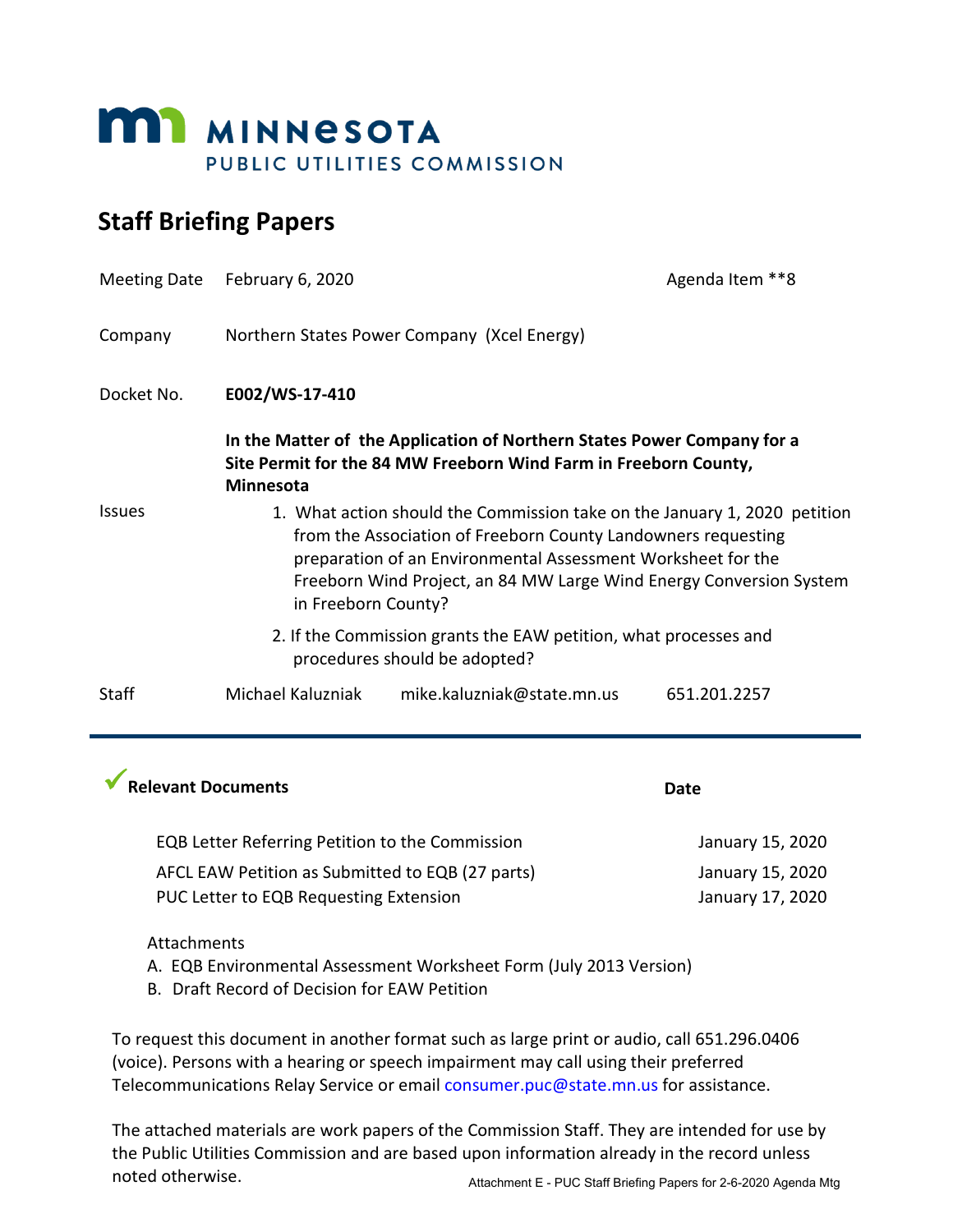## I. Statement of the Issues

- 1. What action should the Commission take on the January 1, 2020 petition from the Association of Freeborn County Landowners requesting preparation of an Environmental Assessment Worksheet (EAW) for the Freeborn Wind Project, an 84 MW Large Wind Energy System to be constructed in Freeborn County?
- 2. If the Commission grants the EAW petition, what processes and procedures should be adopted?

## **II. Statutes and Rules**

The Minnesota Environmental Protection Act<sup>[1](#page-2-0)</sup> (MEPA) requires an environmental review whenever a state agency, private entity, or local government proposes a major governmental action that could significantly affect the quality of the environment. Governmental actions include activities that are conducted, permitted, assisted, financed, regulated, or approved by units of government.

The Minnesota Environmental Quality Board (EQB) adopted Minnesota Rules Chapter 4410 in part to implement environmental review procedures. Under Minnesota Rule 4410.1100, any person may request the preparation of an  $EAW^2$  $EAW^2$  on a project by filing a petition that contains the signatures and mailing addresses of at least 100 individuals who reside or own property in the state. The EQB must determine whether the petition includes the required information and designates the Responsible Governmental Unit (RGU) that will decide on whether or not to grant the petition.

The Commission must order the preparation of an EAW if the evidence presented demonstrates that the project may have the potential for significant environmental effects. The Commission must deny the petition if the evidence presented fails to demonstrate the project may have the potential for significant environmental effects. The Commission must maintain a record, including specific findings of fact, of its decision on the need for an EAW. The

<span id="page-2-0"></span><sup>&</sup>lt;sup>1</sup> Minnesota Statutes, Chapter 116D.

<span id="page-2-1"></span><sup>2</sup> An EAW is defined under EQB rules as "*a brief document which is designed to set out the basic facts necessary to determine whether an Environmental Impact Statement (EIS) is required for a proposed project or to initiate the scoping process for an EIS*" (Minnesota Rule 4410.0200, Subpart 24). In contrast, an Environmental Assessment (EA) is defined under Commission rules as "*a written document that describes the human and environmental impacts of a proposed large electric power generating plant or high voltage transmission line and alternative routes or sites and methods to mitigate such impacts*" (Minnesota Rule 7850.1000, Subpart 7).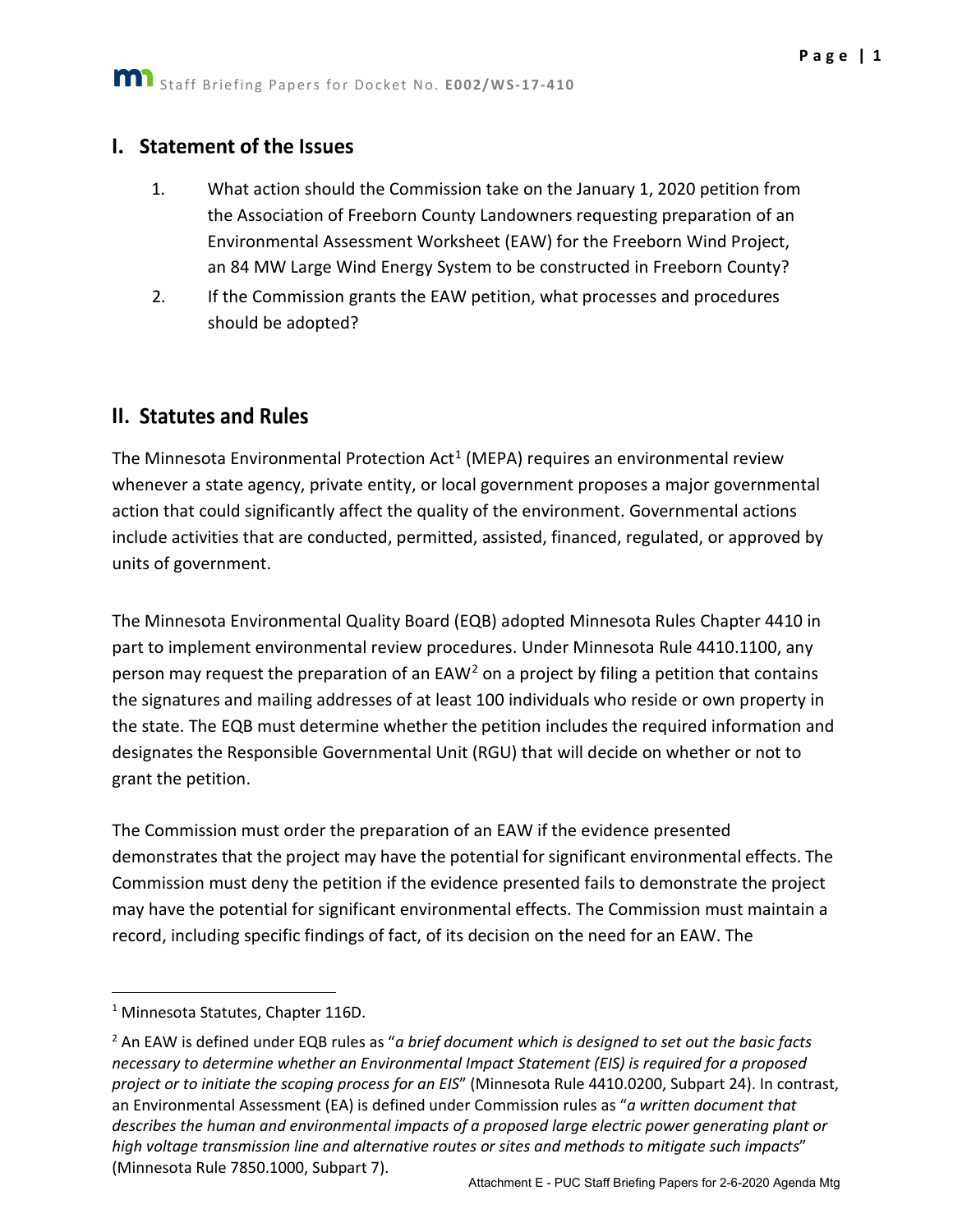Commission has 30 days from the date of the receipt of the petition to decide on the need for an EAW[3.](#page-3-0)

In deciding whether a project has the potential for significant environmental effects, Minnesota Rule 4410.1700, subp. 7 requires the following factors to be considered:

- 1. Type, extent, and reversibility of environmental effects;
- 2. Cumulative potential effects. The RGU shall consider the following factors: whether the cumulative potential effect is significant; whether the contribution from the project is significant when viewed in connection with other contributions to the cumulative potential effect; the degree to which the project complies with approved mitigation measures specifically designed to address the cumulative potential effect; and the efforts of the proposer to minimize the contributions from the project;
- 3. The extent to which the environmental effects are subject to mitigation by ongoing public regulatory authority. The RGU may rely only on mitigation measures that are specific and that can be reasonably expected to effectively mitigate the identified environmental impacts of the project; and
- 4. The extent to which environmental effects can be anticipated and controlled as a result of other available environmental studies undertaken by public agencies or the project proposer, including other EISs

The Commission must notify the proposer, the EQB staff, and the petitioner's representative of its decision within five days. The EQB staff must publish notice of the Commission's decision concerning the petition in the EQB Monitor.[4](#page-3-1)

The process for preparation of an EAW includes the following steps:

- 1. The project proposer supplies all necessary data to the Responsible Governmental Unit, which is assigned responsibility to conduct the review according to the EQB rules.
- 2. The RGU prepares the EAW by completing the standard form supplied by the Environmental Quality Board.
- 3. The EAW is distributed with public notice of its availability for review and comment. The comment period is 30 calendar days. Certain state, federal, and local agencies always

 $\overline{a}$ 

<span id="page-3-0"></span><sup>&</sup>lt;sup>3</sup> RGUs are typically provided 15 days from the date of receipt of the petition to decide on the need for an EAW. Because the Commission meets only on a periodic basis, this time period may be extended by the Commission for another 15 days (Minnesota Rule 4410.1000, Subp. 7)

<span id="page-3-1"></span><sup>4</sup> Minnesota Rule 4410.1100, Subp. 8.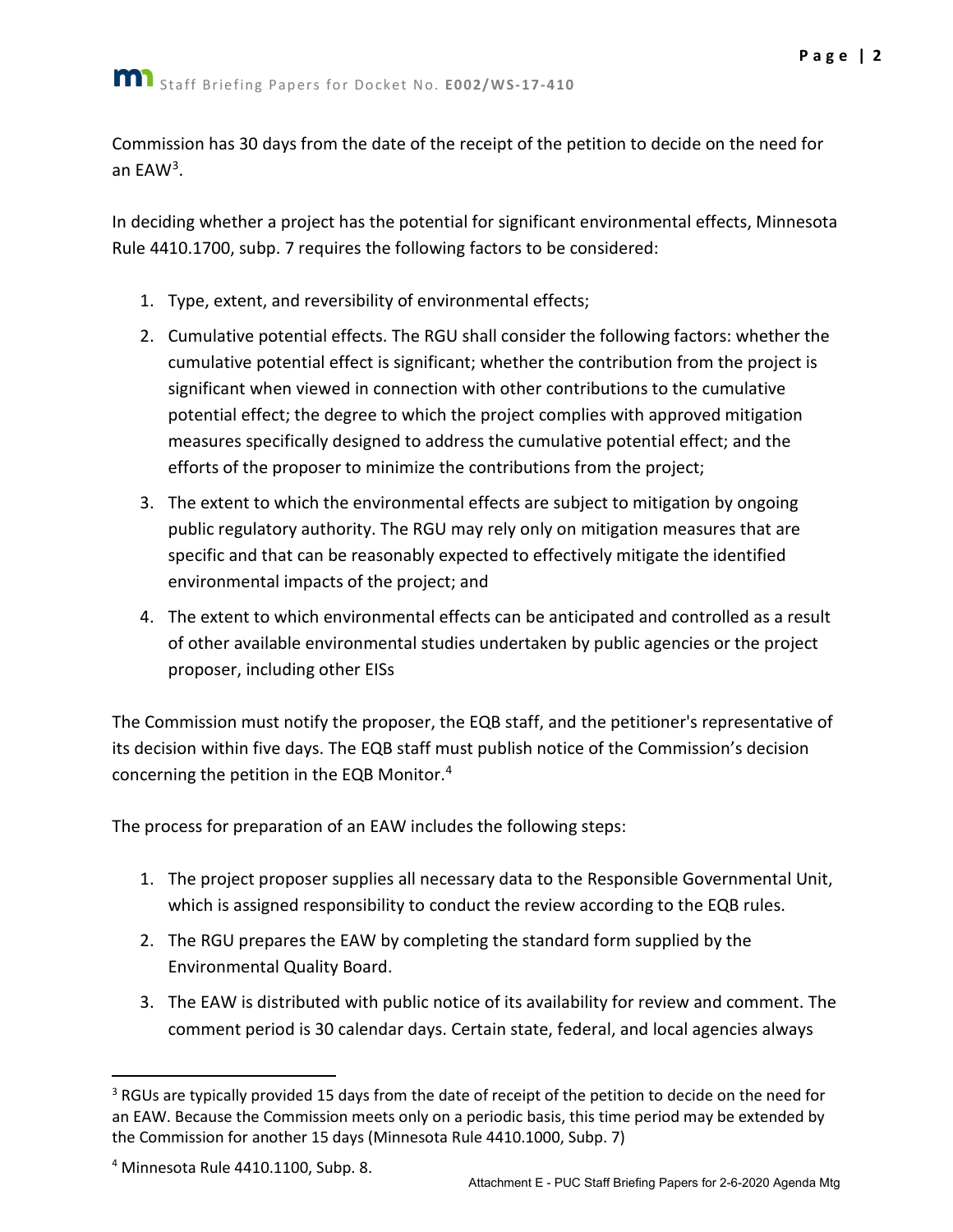receive EAWs for review. Any person may review and comment in writing on an EAW. A public meeting to receive oral comments is optional at the discretion of the RGU, but is not commonly held.

4. The RGU responds to the comments received and makes a decision on the need for an EIS based on the EAW, comments received, and responses to the comments. The RGU and other units of government may require modifications to the project as part of their permits to mitigate environmental impacts as disclosed through the EAW process

Minnesota Rule 4410.4300 Subpart 3(C) and 4410.440 Subpart 3 state that the PUC is the RGU for construction of large electric power generating plants and associated facilities designed for and capable of operating at a capacity of 50 megawatts or more, and the environmental review must be conducted according to Minnesota Rules parts 7849.1000 to 7849.2100 and chapter 7850.[5](#page-4-0)

Minnesota Statute § 216F.02 (Exceptions) provides that certain portions of the Minnesota Power Plant Siting Act (Minnesota Statutes Chapter 215E) do not apply to the siting of large wind energy conversion systems (LWECS). These exceptions include the provisions requiring the preparation of an environmental impact statement (Minnesota Statute 216E.03, Subd. 5) and an environmental assessments (Minnesota Statute 216E.04, Subd. 5).

Minnesota Statute § 216F.05 (4) requires that the Commission adopt rules governing LWECS site permit applications that establish the requirements for environmental review of the LWECS. Minnesota Rule 7854.0500, Subpart 7 (Environmental Impacts) requires that an applicant for a site permit shall include with the application an analysis of the potential impacts of the project, proposed mitigation measures, and any adverse environmental effects that cannot be avoided, in the following areas:

- A. demographics, including people, homes, and businesses;
- B. noise;
- C. visual impacts;
- D. public services and infrastructure;
- E. cultural and archaeological impacts;
- F. recreational resources;

<https://www.eqb.state.mn.us/sites/default/files/documents/ar4157st.pdf>

<span id="page-4-0"></span><sup>&</sup>lt;sup>5</sup> EQB updated the Mandatory EAW and EIS categories in Minnesota Rules chapter 4410 on December 16, 2019. Among other things, the rules identified the Commission's role as RGU for environmental review of certain electrical generation facilities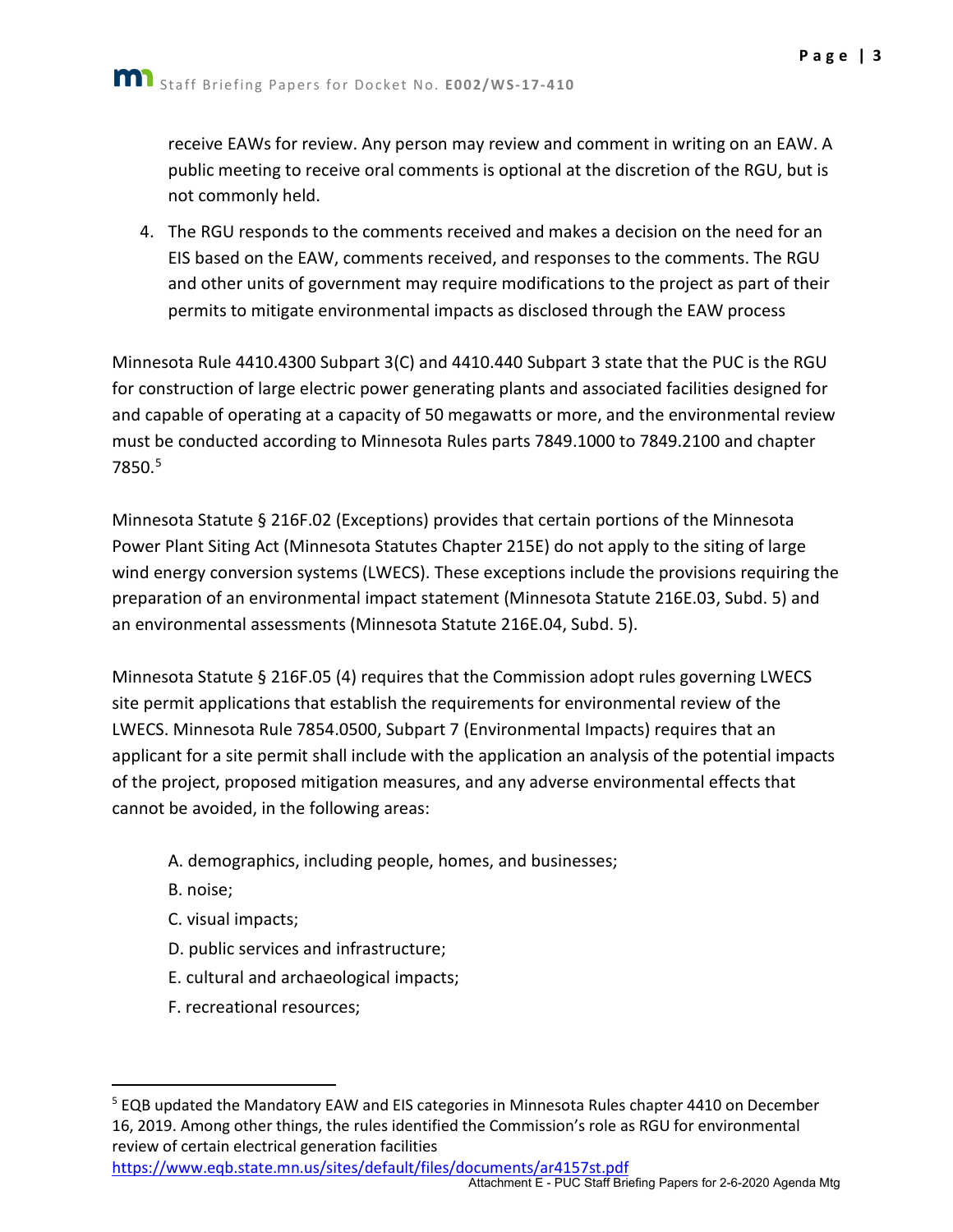G. public health and safety, including air traffic, electromagnetic fields, and security and traffic;

- H. hazardous materials;
- I. land-based economics, including agriculture, forestry, and mining;
- J. tourism and community benefits;
- K. topography;
- L. soils;
- M. geologic and groundwater resources;
- N. surface water and floodplain resources;
- O. wetlands;
- P. vegetation;
- Q. wildlife; and
- R. rare and unique natural resources.

The analysis of the environmental impacts required by this subpart satisfies the environmental review requirements of chapter 4410, parts 7849.1000 to 7849.2100, and Minnesota Statutes, chapter 116D. No environmental assessment worksheet or environmental impact statement shall be required on a proposed LWECS project

Minnesota Rule 7829.3000, Subpart 1 provides that petitions for rehearing, amendment, vacation, reconsideration or reargument must be filed with 20 days of the date of Commission's decision or order. Subpart 7 of the same rule states that "a second petition for rehearing, amendment, vacation, reconsideration, or reargument of a commission decision or order by the same party or parties and upon the same grounds as a former petition that has been considered and denied, will not be entertained".

Minnesota Rule 7854.0500, Subpart 7 requires that LWECS site permit applications include an analysis of the potential impacts of the project, proposed mitigation measures, and any adverse environmental effects that cannot be avoided. Additionally the rule specifically provides that the "analysis of the environmental impacts required by this subpart satisfies the environmental review requirements of chapter 4410, parts 7849.1000 to 7849.2100, and Minnesota Statutes, chapter 116D".

## III. Background

On January 1, 2020, the EQB received a Citizen's Petition from Carol Overland on behalf of the AFCL requesting the preparation of an EAW for the Freeborn Wind Project, an 84 MW LWECS previously permitted to be constructed in Freeborn County.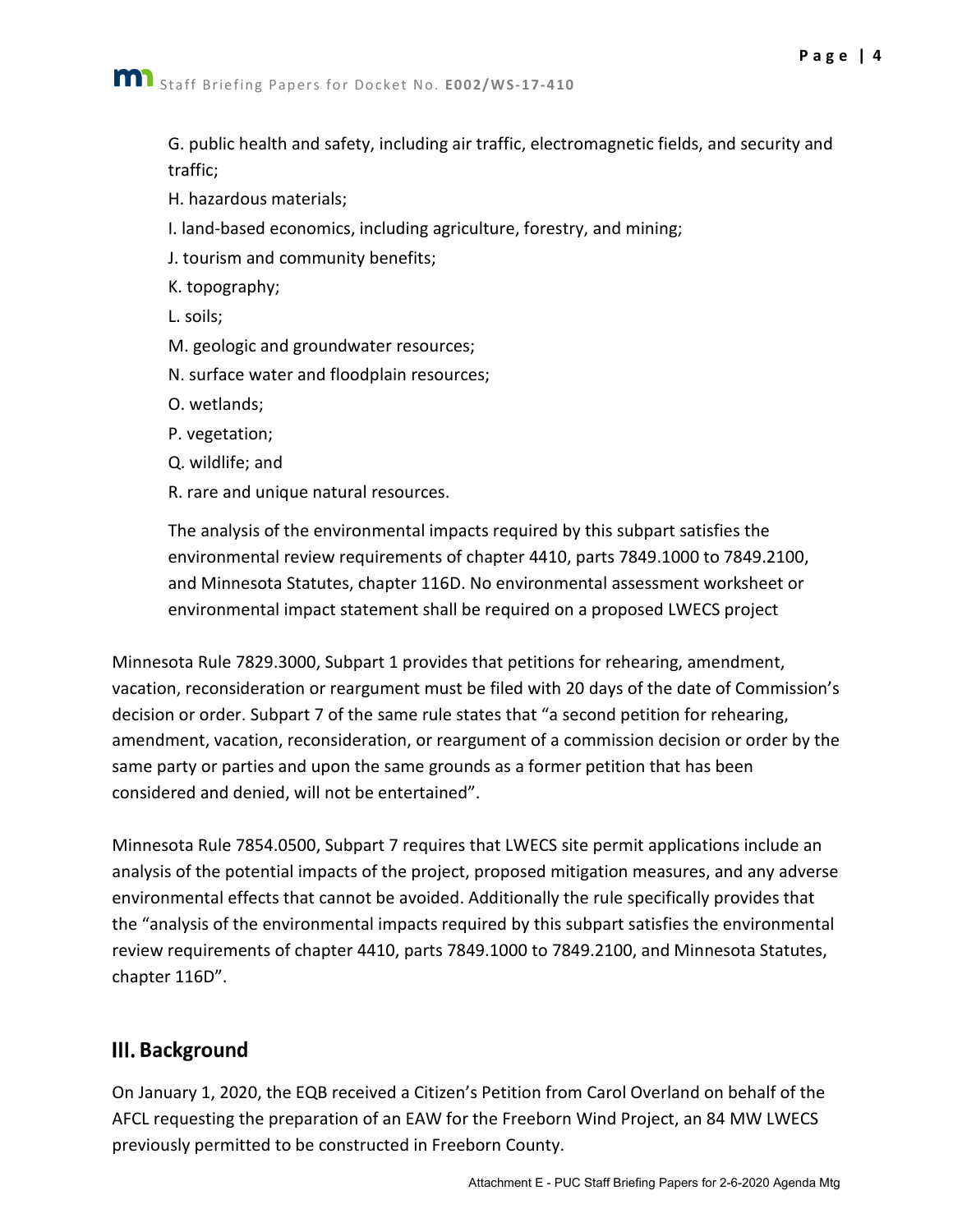**Page | 5**

On January 3, 2020, EQB notified the Commission it had reviewed AFCL's petition. Based on its review, EQB concluded that the Commission is the appropriate governmental unit to decide the need for an EAW.

On January 17, 2020, the Executive Secretary requested an extension of 15 days from EQB in order to allow time for the Commission to reach its decision on the petition.

## **IV. Comments Received**

 $\overline{a}$ 

#### **Association of Freeborn County Landowners**

AFCL submitted its January 1, 2020 petition to the EQB under Minnesota Rules 4410.1100 and requested that the petition be forwarded to the Commission as the appropriate governmental unit for a decision regarding preparation of an EAW for the Freeborn Wind Project. AFCL stated that its petition included 380 signatories and material evidence of significant environmental effects. The petition included several exhibits totaling more than 1,500 pages, much of which is found in the docket. The petition did not include the names, signatures and addresses of the signatories. Two exhibits (B and K) were identified as exhibits but were not included in the files provided.

AFCL asserted that, as an electric generating facility over 50 MW in capacity, significant environmental effects are legally presumed, and a mandatory EAW and EIS is required under Minnesota Rules 4100.4300 and 4410.4400.

AFCL claimed that Xcel's request for a site permit amendment<sup>[6](#page-6-0)</sup>, if permitted, "would allow a modified siting plan, use of larger Vestas V120 turbines, noisier turbines based on increased size; noisier based on unvetted noise modeling with use of in appropriate ground factor of 0.5 that understates noise; shadow flicker with admittedly at least 6 homes affected by over 30 hours annually of shadow flicker; a decommissioning plan with incomplete and inadequate planning; an inadequate complaint process; and other changes, none of which have been subject to public iterative vetting or environmental review".

In summary, AFCL asserted that it has demonstrated material evidence of potential for significant environmental effects and reiterated its request for an EIS on the project.

<span id="page-6-0"></span> $6$  Xcel Energy petitioned the Commission on August 20, 2019 for a permit amendment to modify the project's wind turbine model and turbine layout. The Commission considered the matter at its January 9, 2020 Agenda Meeting and has delayed issuance of the order of its final decision as required by Minnesota Rule 4410.3100.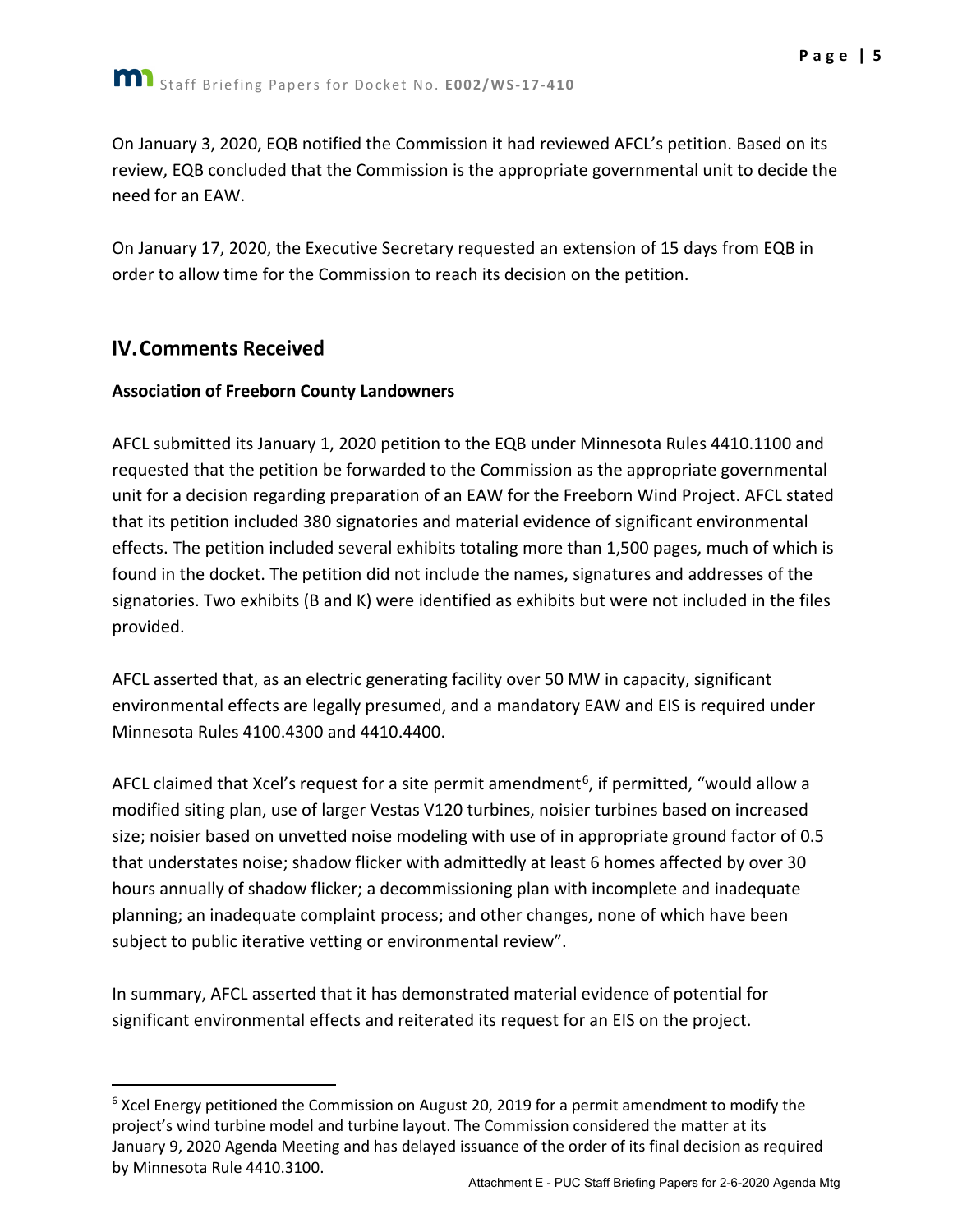#### **Environmental Quality Board**

In their January 3, 2020, EQB referred the matter to the Commission and stated that the PUC is the appropriate governmental unit to decide the need for an EAW. EQB also outlined the requirements for environmental review as found in Minnesota Rules, chapter 4410, and the procedural steps required to respond to the petition.

Commission counsel was contacted by EQB to explain that the exhibits to AFCL's petition were too large for distribution via email and offered to provide them via its file transfer protocol site [\(ftp://files.pca.state.mn.us/pub/tmp\)](ftp://files.pca.state.mn.us/pub/tmp). Staff advised EQB that the Commission requires electronic service of all filings. Because the petition and referral letter were not filed to the Commission's e-Docketing system, staff parsed the petition data from EQB to meet the e-Dockets system's 10 megabyte limitation on file size and submitted 27 files of the petition and the referral letter to the e-Dockets system

In a subsequent conversation, EQB staff indicated that the Commission could be provided an additional 15 working days to reach its decision upon written request. Staff filed a letter with EQB staff requesting an extension on January 17, 2020.

### **V. Staff Analysis**

#### **EAW Petition Deficiency**

Staff notes that AFCL's petition as filed with the EQB is deficient as it does not appear to satisfy the requirements of Minnesota Rule 4410.1100, Subpart 1 in that the petition did not include the signatures and mailing addresses of at least 100 individuals who reside or own property in the state. The Commission may elect to dismiss the petition on that basis. Staff will continue its analysis to examine procedural and substantive items for the Commission's consideration.

#### **Finality of Commission's Previous Decisions**

AFCL's petition requests that the Commission direct the development of an Environmental Impact Statement on the entire project, including that portion previously approved by Commission order. As noted above, Minnesota Rule 7829.3000 requires that petitions for reconsideration must be filed within 20 days of the Commission's decision or order. Additionally, second petitions for reconsiderations by the same party on the same grounds that have been previously considered and denied are not permitted. To the extent that the petition addresses issued in the Commission's orders, including decisions for environmental review, it is untimely.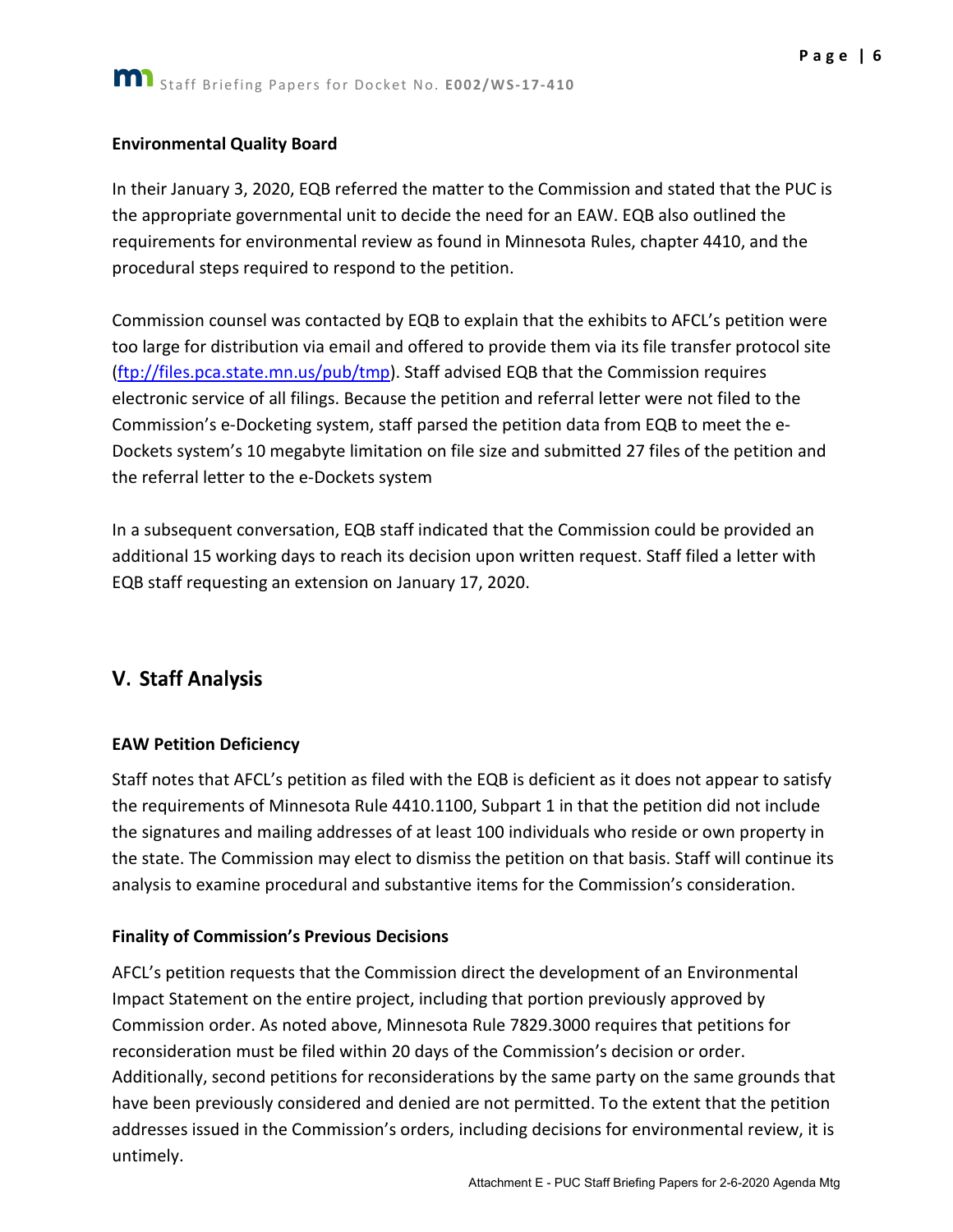Staff notes that should the Commission decide to direct the preparation of an EAW for the permit amendment changes requested by Xcel Energy, it would need to revisit its previous consideration of the permit amendment and adjust its decision accordingly.

#### **Applicability of EQB Mandatory EAW and EIS Categories**

A plain reading of the statutes and rules provided in Section II above demonstrates that the Minnesota Legislature considered and rejected establishing a requirement for preparation of EISs for LWECS site permit applications.

The Commission is not required to provide a legal analysis of the statutory intent and applicability of EQB rules to projects reviewed by the Commission, but its decision must be reasonable and neither arbitrary nor capricious. Notwithstanding the petition's deficiencies, the Commission may wish to consider the petition under EQB's rules and create a record of its decision supported by substantial evidence.

#### **Decision on Preparation of an EAW**

Notwithstanding the previous staff analysis, when considering whether to prepare an EAW the primary consideration when deciding is whether the project presents significant human and environmental effects. When evaluating the significance factors, staff considered whether the project proposer has made substantial changes in the project that affect the potential significant adverse environmental effects of the project. Additionally, staff considered whether there is substantial new information or new circumstances that significantly affect the potential new information or new circumstances that were not previously considered or which significantly affect the availability of prudent and feasible alternatives with lesser environmental effects.

In consideration of the existing record of Docket 17-410, Staff does not believe that changes to the project are not substantially sufficient to justify undertaking additional analysis as provided in an EAW for several reasons. First, mitigation measures have already been established for any potentially significant impact of the project such as noise, shadow flicker and so forth. Secondly, while the character and magnitude of the impact sources may be different, the current permit provisions allow for adjustments to compensate for those differences. For example, the project layout was modified to accommodate the noise footprint of the newer turbine model by moving turbine locations to provide a three-by-five rotor diameter setback. Similarly, the permittee has agreed to monitor and as necessary curtail turbine operation as necessary to ensure that nonparticipating landowners do not experience more than 30 hours per year of shadow flicker. Third, monitoring for permit compliance remains ongoing through development of the project through requirements such as bird mortality studies, post-construction noise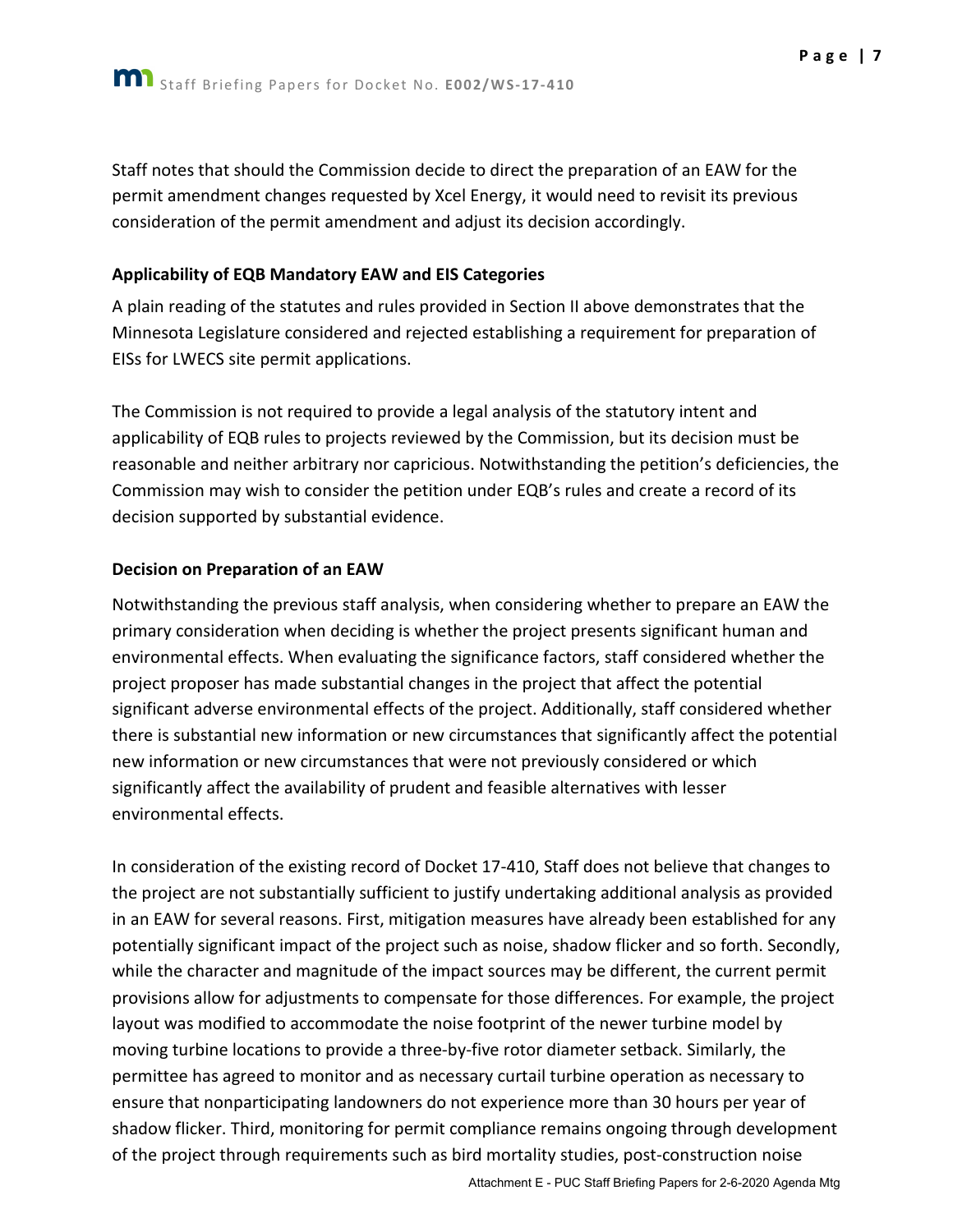monitoring, and other downstream permitting requirements.

An additional analysis for considering the significance of the petition is by evaluating the criteria of Minnesota Rule 4410.1700, subp. 7. As discussed above, the type, extent and reversibility of environmental effects have been thoroughly considered and addressed. Cumulative potential effects are not significant because the project (including the permit amendment changes) do not result in increased impacts when viewed in connection with other contributions to the cumulative potential effect; the degree to which the project complies with approved mitigation measures specifically designed to address the cumulative potential effect; and the efforts of the proposer to minimize the contributions from the project. The extent to which the environmental effects are subject to mitigation by ongoing public regulatory is well established, specific, and can reasonably be expected to effective mitigate identified potential impacts. Finally, the extent to which environmental effects can be anticipated and controlled as a result of other available environmental studies undertaken by public agencies or the project proposer, including other EISs has been well documented and addressed within the permit review process and permit itself.

In summary, staff does not believe the EAW petition included sufficient material evidence indicating that, because of the nature or location of the proposed project, there may be potential for significant environmental effects. Because of the reasons mentioned above, staff also does not recommend the Commission consider requiring a discretionary EAW.

Staff recommends the Commission deny the petition for an EAW for the reasons stated above. Staff has prepared a draft Record of Decision (ROD) for the petition and requests that authority be delegated to the Executive Secretary to submit a ROD based on the enclosed draft and any modifications the Commission provides.

## **VI. Decision Options**

- 1. Deny the petition for development of an Environmental Assessment Worksheet.
- 2. Grant the Petition pursuant to Minn. R. 4410.1100, subp. 6 and 4410.1700, subp. 7, and:
	- a. approve the Petition and direct Xcel Energy, in consultation with DOC and other agencies, to prepare an environmental assessment worksheet for the Freeborn Wind Project.
	- b. direct Xcel to provide data as required by MR 4410.1400 to complete the enclosed EAW Form.
	- c. direct staff to establish a comment period on the EAW.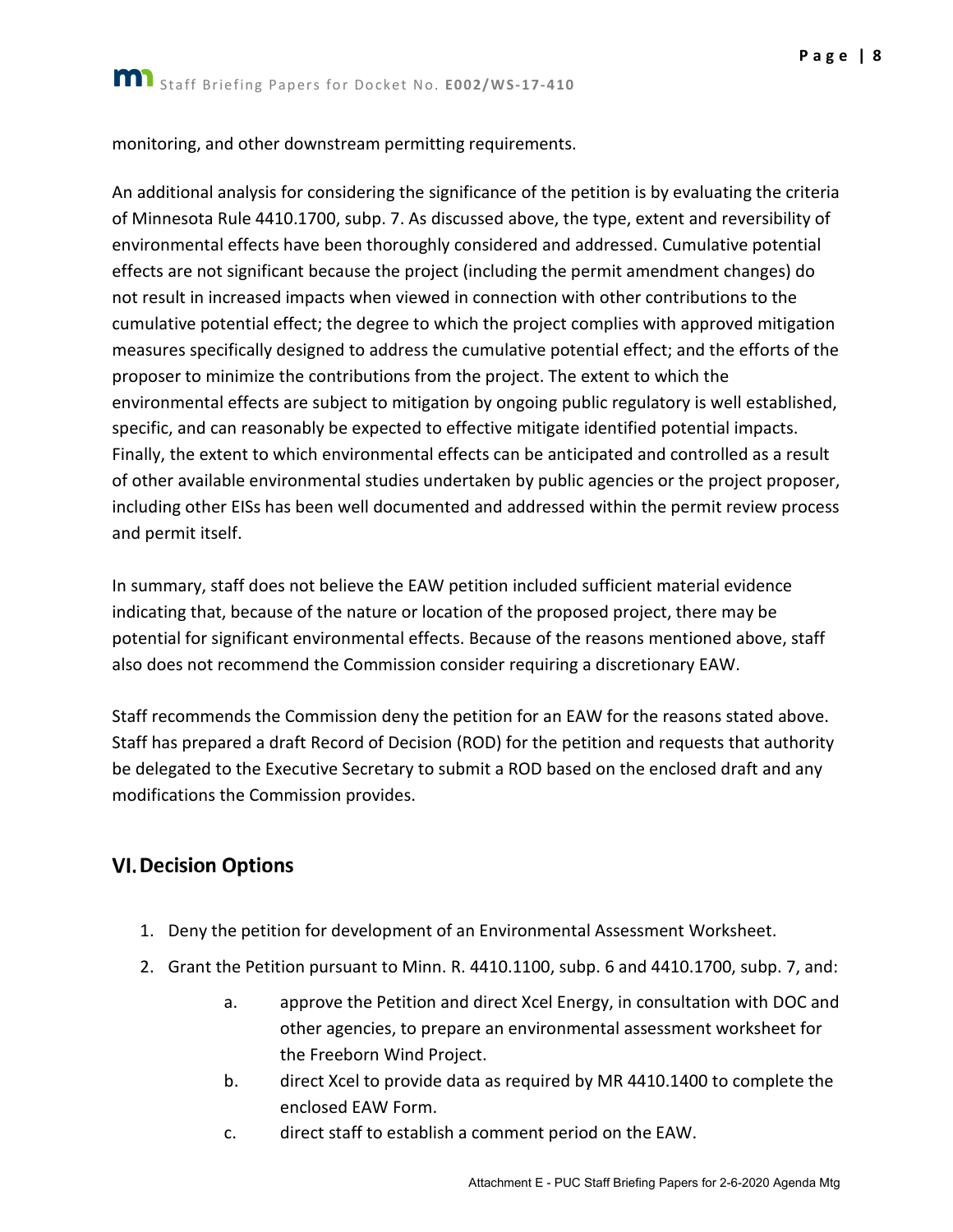- d. delegate authority to the Executive Secretary to undertake notice and administrative functions as required to prepare an EAW.
- 3. Deny the Petition for lack of jurisdiction.
- 4. Deny the Petition on the merits pursuant to Minn. R. 4410.1100, subp. 6 and 4410.1700, subp. 7.

5. Authorize the Executive Secretary to issue a Record of Decision on the matter based on the enclosed draft version, incorporating any Commission modifications.

6. Take some other action deemed appropriate

**Staff Reccomendation: 4 and 5, OR 3, 4 and 5**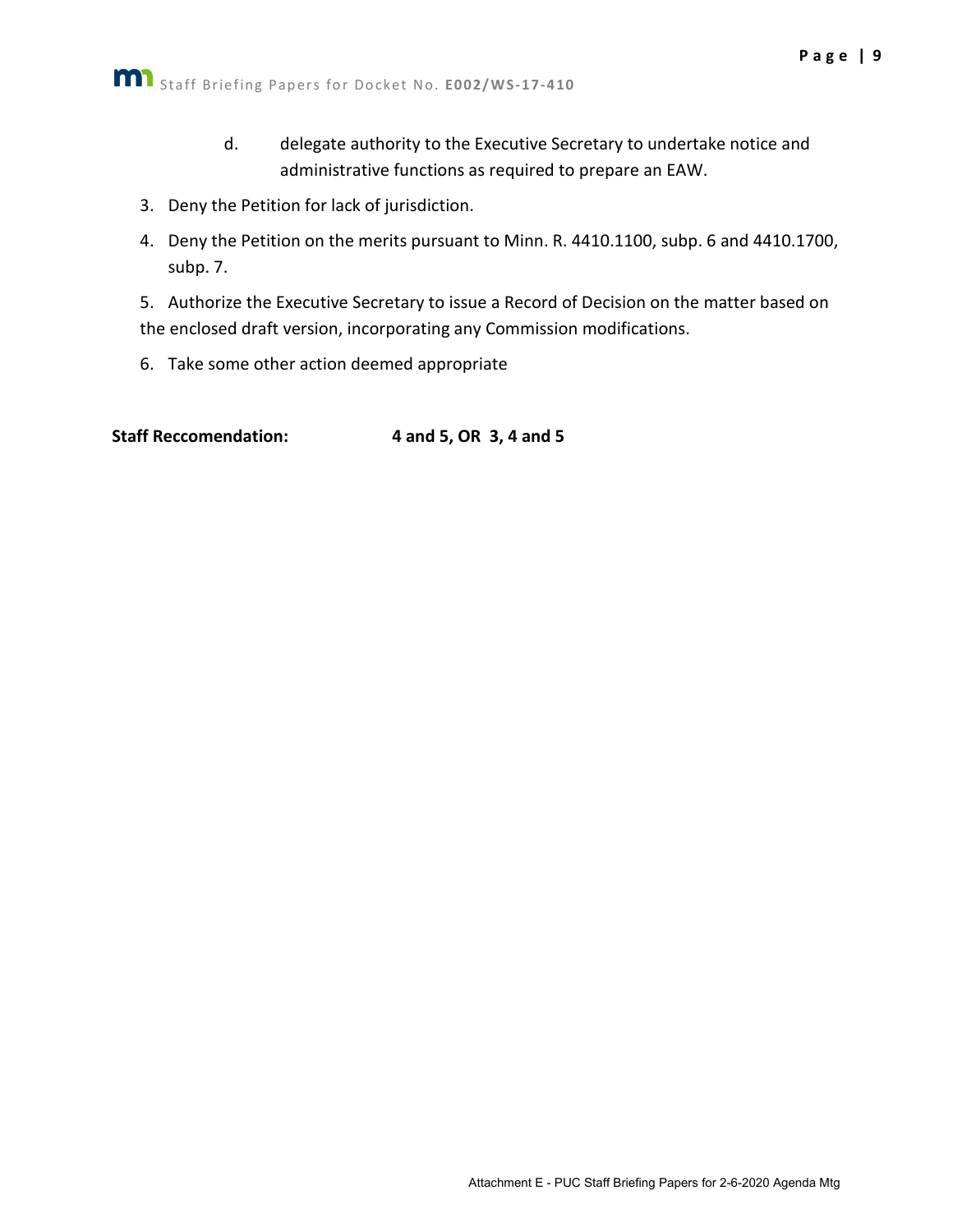# **ENVIRONMENTAL ASSESSMENT WORKSHEET** This Environmental Assessment Worksheet (EAW) form and EAW Guidelines are available at the

## **Environmental Quality Board's website at:**

**[http://www.eqb.state.mn.us/EnvRevGuidanceDocuments.htm.](http://www.eqb.state.mn.us/EnvRevGuidanceDocuments.htm)** The EAW form provides information about a project that may have the potential for significant environmental effects. The EAW Guidelines provide additional detail and resources for completing the EAW form.

**Cumulative potential effects** can either be addressed under each applicable EAW Item, or can be addresses collectively under EAW Item 19.

**Note to reviewers:** Comments must be submitted to the RGU during the 30-day comment period following notice of the EAW in the *EQB Monitor*. Comments should address the accuracy and completeness of information, potential impacts that warrant further investigation and the need for an EIS.

#### **1. Project title:**

#### **2. Proposer: 3. RGU**

Contact person: Contact person: Title: Title: Address: Address: Phone: Phone: Fax: Fax: Email: Email:

City, State, ZIP: City, State, ZIP:

#### **4. Reason for EAW Preparation:** (check one)

| Required:            |  | Discretionary:            |
|----------------------|--|---------------------------|
| $\Box$ EIS Scoping   |  | $\Box$ Citizen petition   |
| $\Box$ Mandatory EAW |  | $\Box$ RGU discretion     |
|                      |  | $\Box$ Proposer initiated |

If EAW or EIS is mandatory give EQB rule category subpart number(s) and name(s):

#### **5. Project Location:**

County: City/Township: PLS Location (¼, ¼, Section, Township, Range): Watershed (81 major watershed scale): GPS Coordinates: Tax Parcel Number: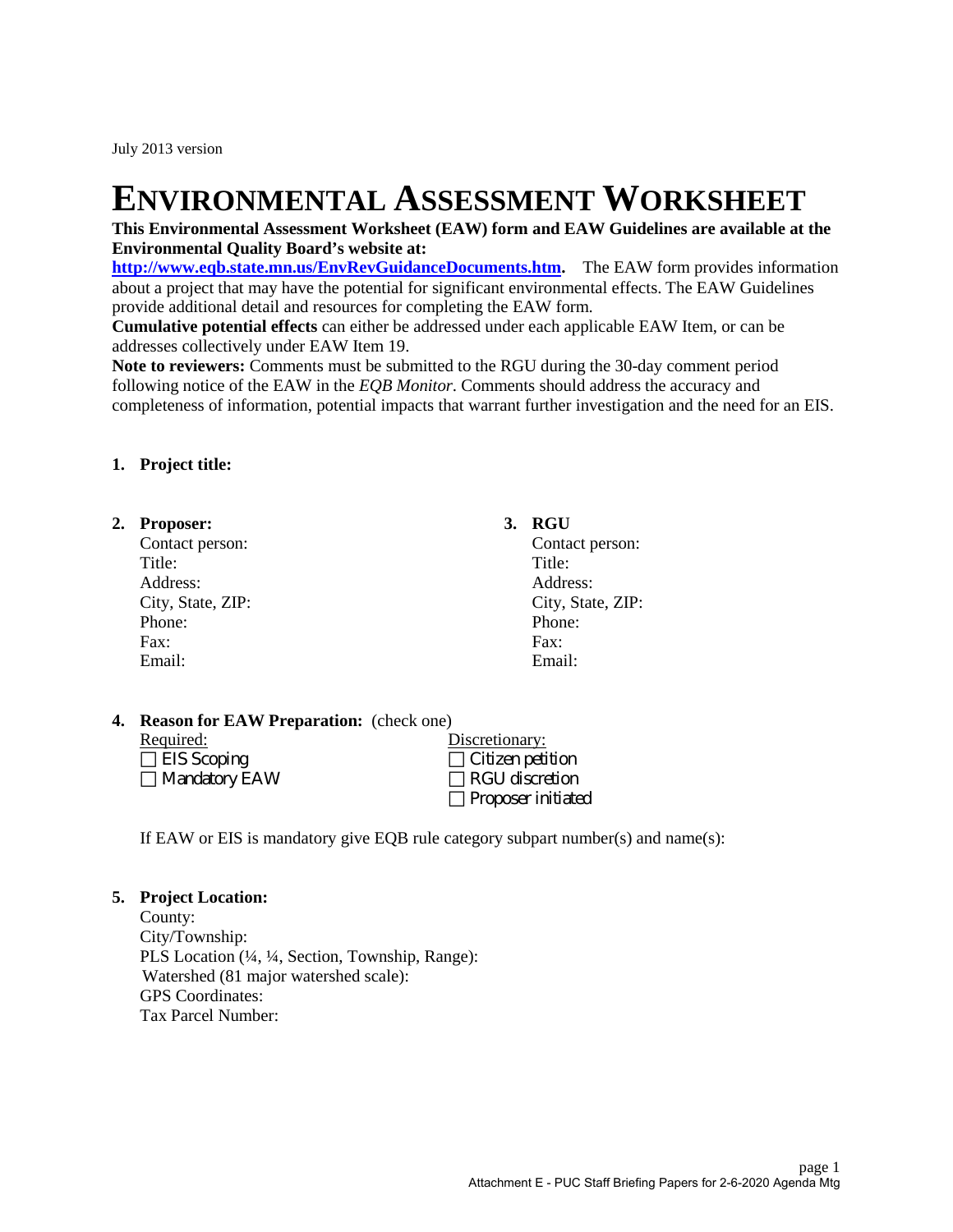#### **At a minimum attach each of the following to the EAW:**

- County map showing the general location of the project;
- U.S. Geological Survey 7.5 minute, 1:24,000 scale map indicating project boundaries (photocopy ä, acceptable); and
- Site plans showing all significant project and natural features. Pre-construction site plan and postconstruction site plan.

#### **6. Project Description:**

- a. Provide the brief project summary to be published in the *EQB Monitor*, (approximately 50 words).
- b. Give a complete description of the proposed project and related new construction, including infrastructure needs. If the project is an expansion include a description of the existing facility. Emphasize: 1) construction, operation methods and features that will cause physical manipulation of the environment or will produce wastes, 2) modifications to existing equipment or industrial processes, 3) significant demolition, removal or remodeling of existing structures, and 4) timing and duration of construction activities.
- c. Project magnitude:

| <b>Total Project Acreage</b>                 |  |
|----------------------------------------------|--|
| Linear project length                        |  |
| Number and type of residential units         |  |
| Commercial building area (in square feet)    |  |
| Industrial building area (in square feet)    |  |
| Institutional building area (in square feet) |  |
| Other uses – specify (in square feet)        |  |
| Structure height(s)                          |  |

- d. Explain the project purpose; if the project will be carried out by a governmental unit, explain the need for the project and identify its beneficiaries.
- e. Are future stages of this development including development on any other property planned or likely to happen?  $\Box$  Yes  $\Box$  No If yes, briefly describe future stages, relationship to present project, timeline and plans for environmental review.
- f. Is this project a subsequent stage of an earlier project?  $\Box$  Yes  $\Box$  No If yes, briefly describe the past development, timeline and any past environmental review.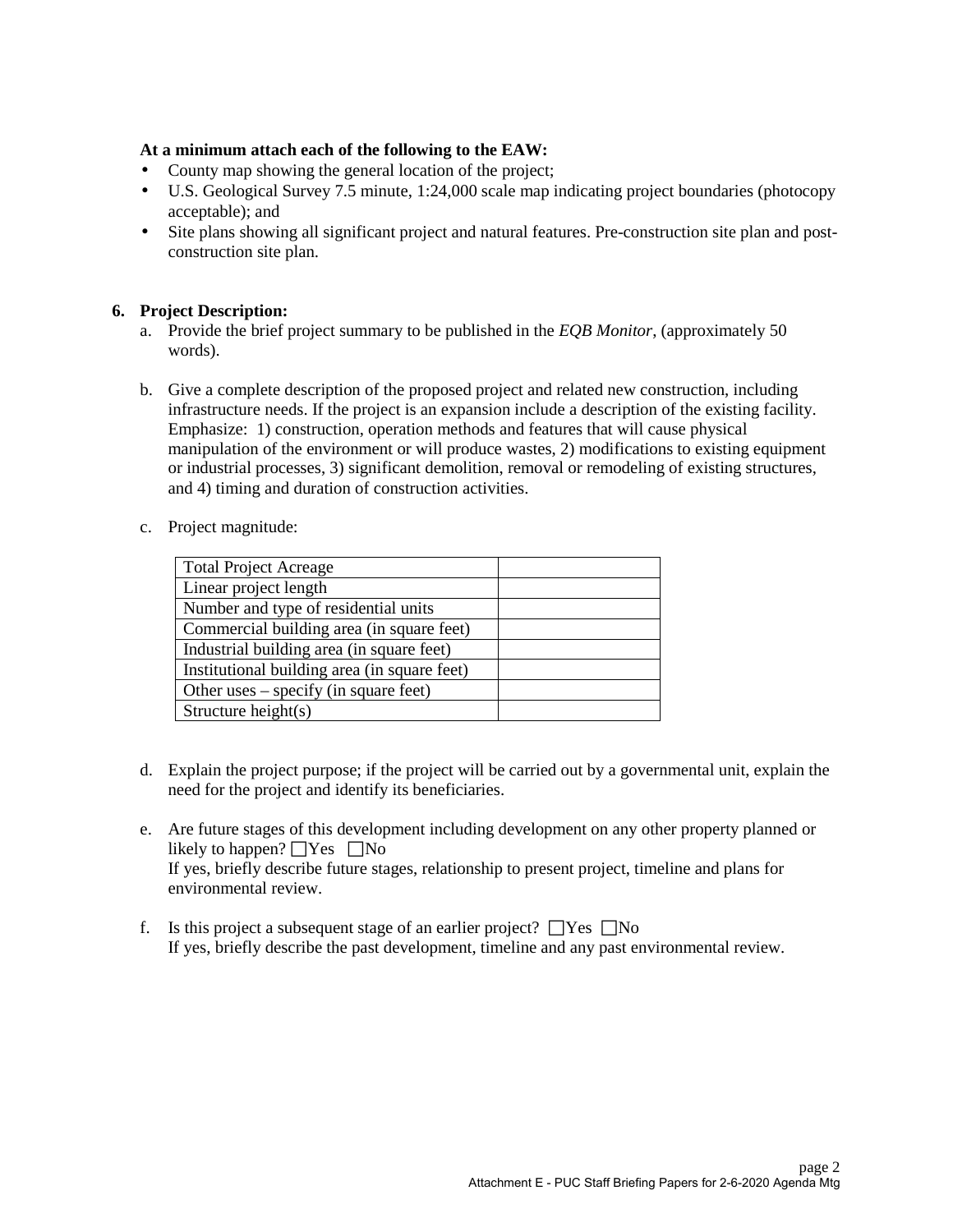**7. Cover types:** Estimate the acreage of the site with each of the following cover types before and after development:

|                 | <b>Before</b> | <b>After</b> |                        | <b>Before</b> | <b>After</b> |
|-----------------|---------------|--------------|------------------------|---------------|--------------|
|                 |               |              |                        |               |              |
| Wetlands        |               |              | Lawn/landscaping       |               |              |
| Deep            |               |              | Impervious             |               |              |
| water/streams   |               |              | surface                |               |              |
| Wooded/forest   |               |              | <b>Stormwater Pond</b> |               |              |
| Brush/Grassland |               |              | Other (describe)       |               |              |
| Cropland        |               |              |                        |               |              |
|                 |               |              | <b>TOTAL</b>           |               |              |

**8. Permits and approvals required:** List all known local, state and federal permits, approvals, certifications and financial assistance for the project. Include modifications of any existing permits, governmental review of plans and all direct and indirect forms of public financial assistance including bond guarantees, Tax Increment Financing and infrastructure. *All of these final decisions are prohibited until all appropriate environmental review has been completed. See Minnesota Rules, Chapter 4410.3100.*

| Unit of government | Type of application | Status |
|--------------------|---------------------|--------|
|                    |                     |        |

**Cumulative potential effects may be considered and addressed in response to individual EAW Item Nos. 9-18, or the RGU can address all cumulative potential effects in response to EAW Item No. 19. If addressing cumulative effect under individual items, make sure to include information requested in EAW Item No. 19** 

#### **9. Land use:**

- a. Describe:
	- i. Existing land use of the site as well as areas adjacent to and near the site, including parks, trails, prime or unique farmlands.
	- ii. Plans. Describe planned land use as identified in comprehensive plan (if available) and any other applicable plan for land use, water, or resources management by a local, regional, state, or federal agency.
	- iii. Zoning, including special districts or overlays such as shoreland, floodplain, wild and scenic rivers, critical area, agricultural preserves, etc.
- b. Discuss the project's compatibility with nearby land uses, zoning, and plans listed in Item 9a above, concentrating on implications for environmental effects.
- c. Identify measures incorporated into the proposed project to mitigate any potential incompatibility as discussed in Item 9b above.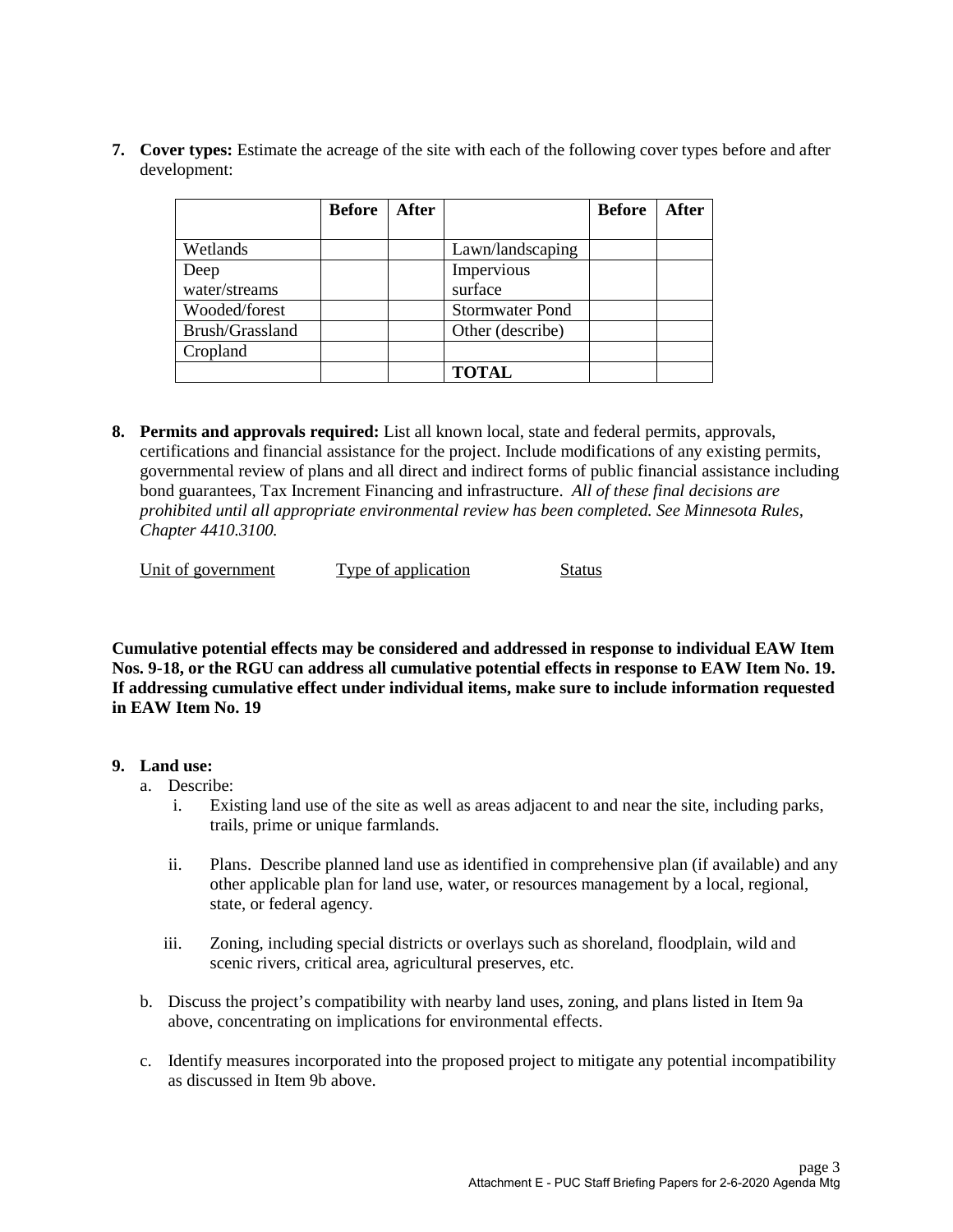#### **10. Geology, soils and topography/land forms:**

- a. Geology Describe the geology underlying the project area and identify and map any susceptible geologic features such as sinkholes, shallow limestone formations, unconfined/shallow aquifers, or karst conditions. Discuss any limitations of these features for the project and any effects the project could have on these features. Identify any project designs or mitigation measures to address effects to geologic features.
- b. Soils and topography Describe the soils on the site, giving NRCS (SCS) classifications and descriptions, including limitations of soils. Describe topography, any special site conditions relating to erosion potential, soil stability or other soils limitations, such as steep slopes, highly permeable soils. Provide estimated volume and acreage of soil excavation and/or grading. Discuss impacts from project activities (distinguish between construction and operational activities) related to soils and topography. Identify measures during and after project construction to address soil limitations including stabilization, soil corrections or other measures. Erosion/sedimentation control related to stormwater runoff should be addressed in response to Item 11.b.ii.

NOTE: For silica sand projects, the EAW must include a hydrogeologic investigation assessing the potential groundwater and surface water effects and geologic conditions that could create an increased risk of potentially significant effects on groundwater and surface water. Descriptions of water resources and potential effects from the project in EAW Item 11 must be consistent with the geology, soils and topography/land forms and potential effects described in EAW Item 10.

#### **11. Water resources:**

- a. Describe surface water and groundwater features on or near the site in a.i. and a.ii. below.
	- i. Surface water lakes, streams, wetlands, intermittent channels, and county/judicial ditches. Include any special designations such as public waters, trout stream/lake, wildlife lakes, migratory waterfowl feeding/resting lake, and outstanding resource value water. Include water quality impairments or special designations listed on the current MPCA 303d Impaired Waters List that are within 1 mile of the project. Include DNR Public Waters Inventory number(s), if any.
	- ii. Groundwater aquifers, springs, seeps. Include: 1) depth to groundwater; 2) if project is within a MDH wellhead protection area; 3) identification of any onsite and/or nearby wells, including unique numbers and well logs if available. If there are no wells known on site or nearby, explain the methodology used to determine this.
- b. Describe effects from project activities on water resources and measures to minimize or mitigate the effects in Item b.i. through Item b.iv. below.
	- i. Wastewater For each of the following, describe the sources, quantities and composition of all sanitary, municipal/domestic and industrial wastewater produced or treated at the site.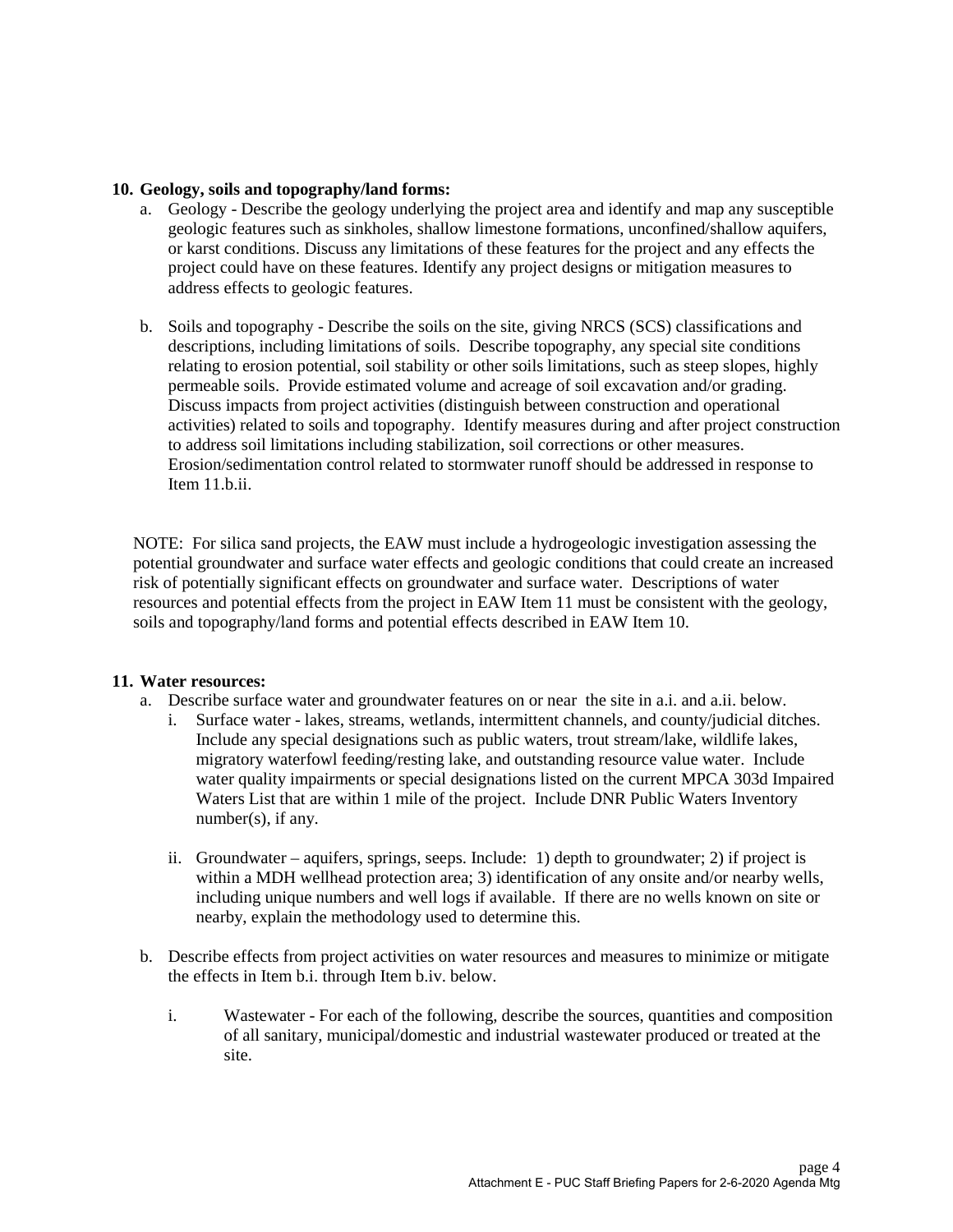- 1) If the wastewater discharge is to a publicly owned treatment facility, identify any pretreatment measures and the ability of the facility to handle the added water and waste loadings, including any effects on, or required expansion of, municipal wastewater infrastructure.
- 2) If the wastewater discharge is to a subsurface sewage treatment systems (SSTS), describe the system used, the design flow, and suitability of site conditions for such a system.
- 3) If the wastewater discharge is to surface water, identify the wastewater treatment methods and identify discharge points and proposed effluent limitations to mitigate impacts. Discuss any effects to surface or groundwater from wastewater discharges.
- ii. Stormwater Describe the quantity and quality of stormwater runoff at the site prior to and post construction. Include the routes and receiving water bodies for runoff from the site (major downstream water bodies as well as the immediate receiving waters). Discuss any environmental effects from stormwater discharges. Describe stormwater pollution prevention plans including temporary and permanent runoff controls and potential BMP site locations to manage or treat stormwater runoff. Identify specific erosion control, sedimentation control or stabilization measures to address soil limitations during and after project construction.
- iii. Water appropriation Describe if the project proposes to appropriate surface or groundwater (including dewatering). Describe the source, quantity, duration, use and purpose of the water use and if a DNR water appropriation permit is required. Describe any well abandonment. If connecting to an existing municipal water supply, identify the wells to be used as a water source and any effects on, or required expansion of, municipal water infrastructure. Discuss environmental effects from water appropriation, including an assessment of the water resources available for appropriation. Identify any measures to avoid, minimize, or mitigate environmental effects from the water appropriation.
- iv. Surface Waters
	- a) Wetlands Describe any anticipated physical effects or alterations to wetland features such as draining, filling, permanent inundation, dredging and vegetative removal. Discuss direct and indirect environmental effects from physical modification of wetlands, including the anticipated effects that any proposed wetland alterations may have to the host watershed. Identify measures to avoid (e.g., available alternatives that were considered), minimize, or mitigate environmental effects to wetlands. Discuss whether any required compensatory wetland mitigation for unavoidable wetland impacts will occur in the same minor or major watershed, and identify those probable locations.
	- b) Other surface waters- Describe any anticipated physical effects or alterations to surface water features (lakes, streams, ponds, intermittent channels, county/judicial ditches) such as draining, filling, permanent inundation, dredging, diking, stream diversion, impoundment, aquatic plant removal and riparian alteration. Discuss direct and indirect environmental effects from physical modification of water features. Identify measures to avoid, minimize, or mitigate environmental effects to surface water features, including in-water Best Management Practices that are proposed to avoid or minimize turbidity/sedimentation while physically altering the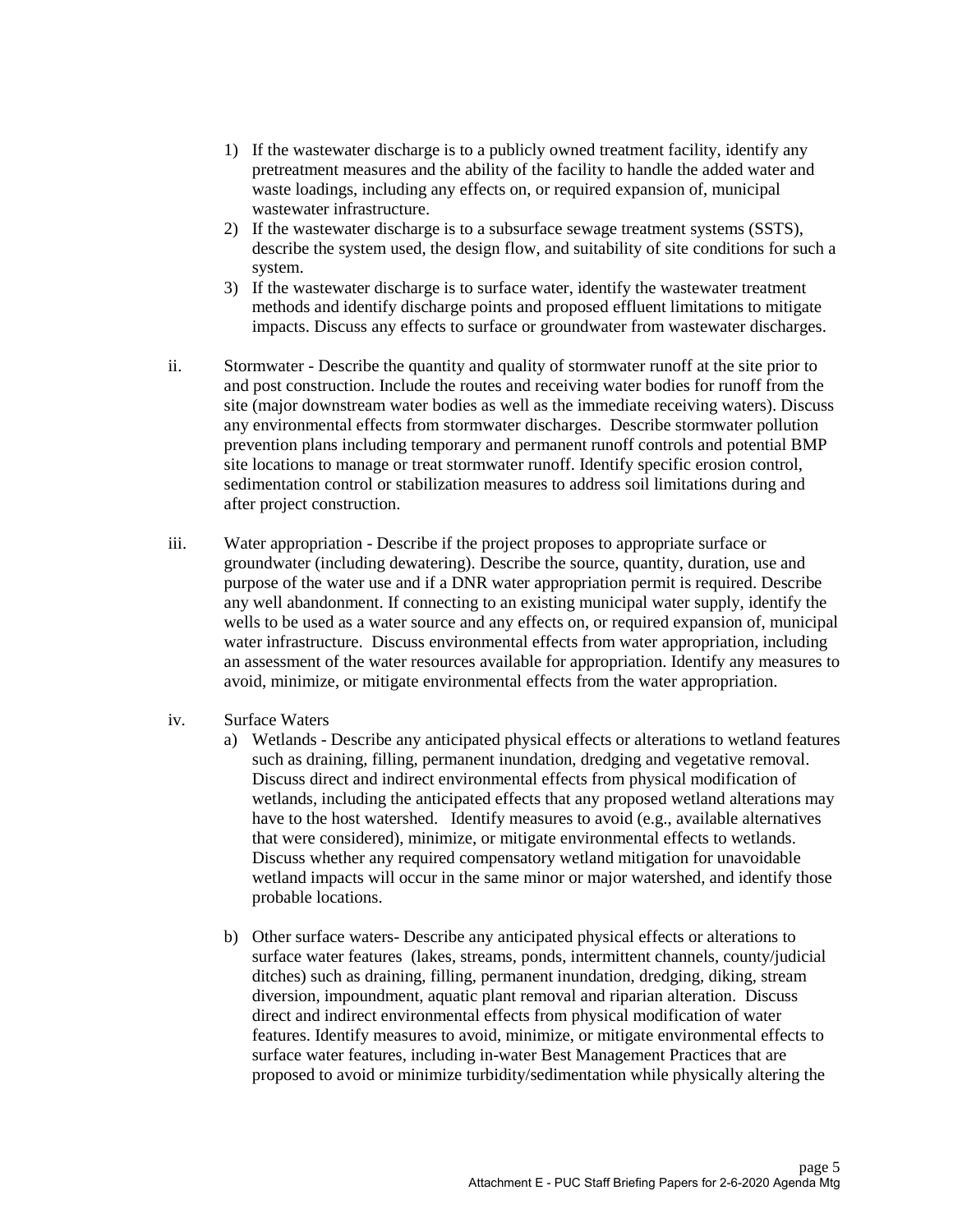water features. Discuss how the project will change the number or type of watercraft on any water body, including current and projected watercraft usage.

#### **12. Contamination/Hazardous Materials/Wastes:**

- a. Pre-project site conditions Describe existing contamination or potential environmental hazards on or in close proximity to the project site such as soil or ground water contamination, abandoned dumps, closed landfills, existing or abandoned storage tanks, and hazardous liquid or gas pipelines. Discuss any potential environmental effects from pre-project site conditions that would be caused or exacerbated by project construction and operation. Identify measures to avoid, minimize or mitigate adverse effects from existing contamination or potential environmental hazards. Include development of a Contingency Plan or Response Action Plan.
- b. Project related generation/storage of solid wastes Describe solid wastes generated/stored during construction and/or operation of the project. Indicate method of disposal. Discuss potential environmental effects from solid waste handling, storage and disposal. Identify measures to avoid, minimize or mitigate adverse effects from the generation/storage of solid waste including source reduction and recycling.
- c. Project related use/storage of hazardous materials Describe chemicals/hazardous materials used/stored during construction and/or operation of the project including method of storage. Indicate the number, location and size of any above or below ground tanks to store petroleum or other materials. Discuss potential environmental effects from accidental spill or release of hazardous materials. Identify measures to avoid, minimize or mitigate adverse effects from the use/storage of chemicals/hazardous materials including source reduction and recycling. Include development of a spill prevention plan.
- d. Project related generation/storage of hazardous wastes Describe hazardous wastes generated/stored during construction and/or operation of the project. Indicate method of disposal. Discuss potential environmental effects from hazardous waste handling, storage, and disposal. Identify measures to avoid, minimize or mitigate adverse effects from the generation/storage of hazardous waste including source reduction and recycling.

#### **13. Fish, wildlife, plant communities, and sensitive ecological resources (rare features):**

- a. Describe fish and wildlife resources as well as habitats and vegetation on or in near the site.
- b. Describe rare features such as state-listed (endangered, threatened or special concern) species, native plant communities, Minnesota County Biological Survey Sites of Biodiversity Significance, and other sensitive ecological resources on or within close proximity to the site. Provide the license agreement number (LA-\_\_\_\_) and/or correspondence number (ERDB \_\_\_\_\_\_\_\_\_\_\_\_\_) from which the data were obtained and attach the Natural Heritage letter from the DNR. Indicate if any additional habitat or species survey work has been conducted within the site and describe the results.
- c. Discuss how the identified fish, wildlife, plant communities, rare features and ecosystems may be affected by the project. Include a discussion on introduction and spread of invasive species from the project construction and operation. Separately discuss effects to known threatened and endangered species.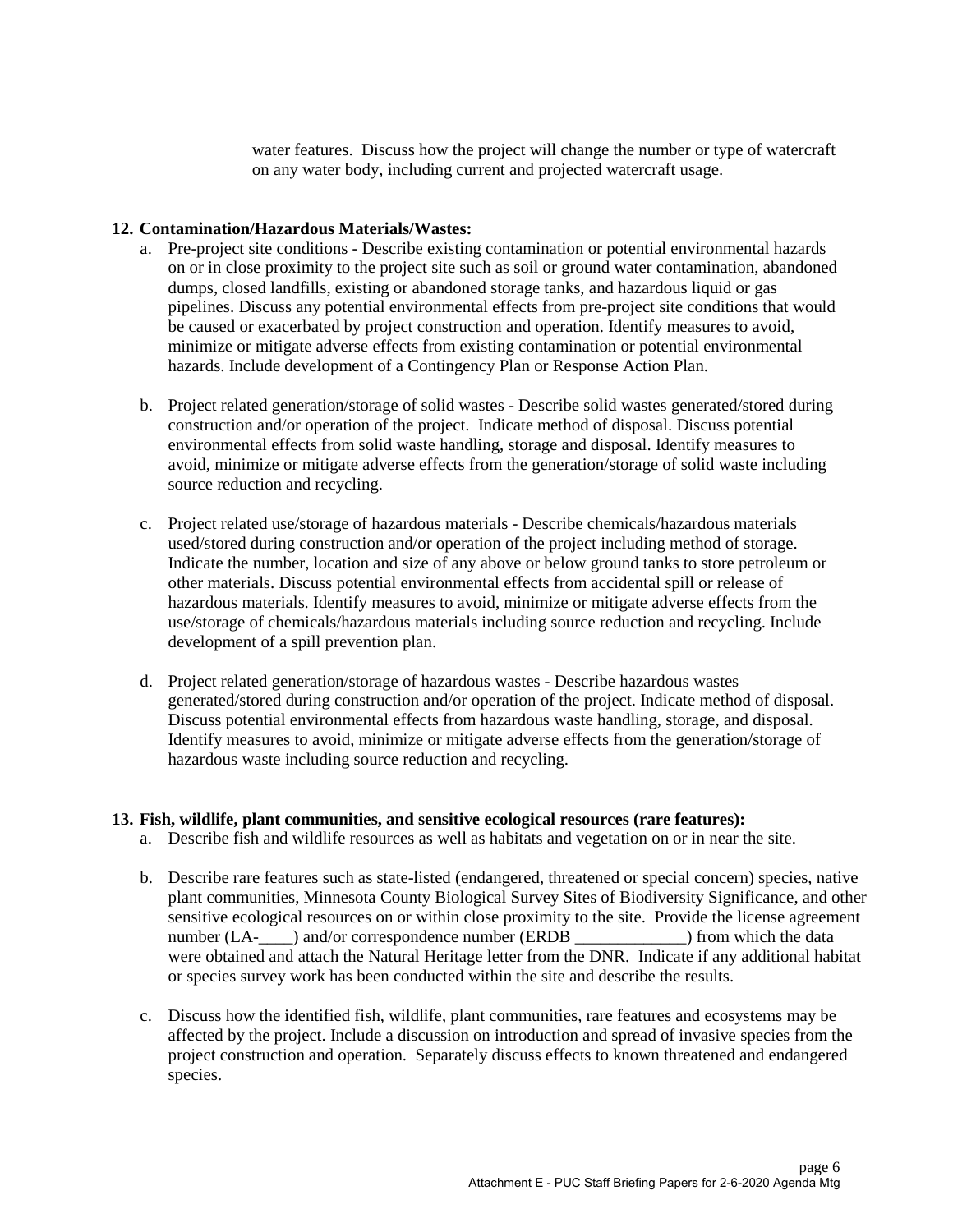d. Identify measures that will be taken to avoid, minimize, or mitigate adverse effects to fish, wildlife, plant communities, and sensitive ecological resources.

#### **14. Historic properties:**

Describe any historic structures, archeological sites, and/or traditional cultural properties on or in close proximity to the site. Include: 1) historic designations, 2) known artifact areas, and 3) architectural features. Attach letter received from the State Historic Preservation Office (SHPO). Discuss any anticipated effects to historic properties during project construction and operation. Identify measures that will be taken to avoid, minimize, or mitigate adverse effects to historic properties.

#### **15. Visual:**

Describe any scenic views or vistas on or near the project site. Describe any project related visual effects such as vapor plumes or glare from intense lights. Discuss the potential visual effects from the project. Identify any measures to avoid, minimize, or mitigate visual effects.

#### **16. Air:**

- a. Stationary source emissions Describe the type, sources, quantities and compositions of any emissions from stationary sources such as boilers or exhaust stacks. Include any hazardous air pollutants, criteria pollutants, and any greenhouse gases. Discuss effects to air quality including any sensitive receptors, human health or applicable regulatory criteria. Include a discussion of any methods used assess the project's effect on air quality and the results of that assessment. Identify pollution control equipment and other measures that will be taken to avoid, minimize, or mitigate adverse effects from stationary source emissions.
- **b.** Vehicle emissions Describe the effect of the project's traffic generation on air emissions. Discuss the project's vehicle-related emissions effect on air quality. Identify measures (e.g. traffic operational improvements, diesel idling minimization plan) that will be taken to minimize or mitigate vehicle-related emissions.
- c. Dust and odors Describe sources, characteristics, duration, quantities, and intensity of dust and odors generated during project construction and operation. (Fugitive dust may be discussed under item 16a). Discuss the effect of dust and odors in the vicinity of the project including nearby sensitive receptors and quality of life. Identify measures that will be taken to minimize or mitigate the effects of dust and odors.

#### **17. Noise**

Describe sources, characteristics, duration, quantities, and intensity of noise generated during project construction and operation. Discuss the effect of noise in the vicinity of the project including 1) existing noise levels/sources in the area, 2) nearby sensitive receptors, 3) conformance to state noise standards, and 4) quality of life. Identify measures that will be taken to minimize or mitigate the effects of noise.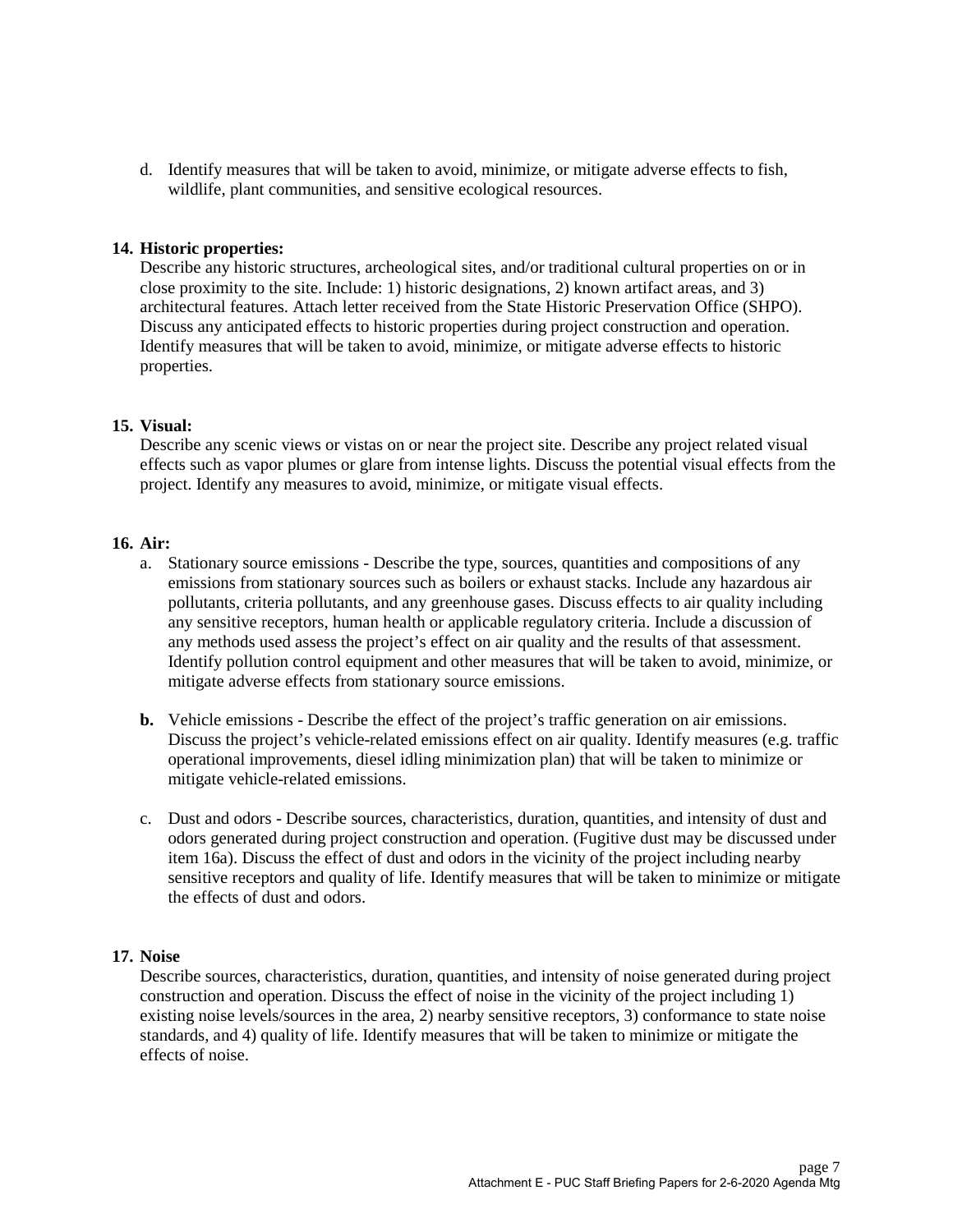#### **18. Transportation**

- a. Describe traffic-related aspects of project construction and operation. Include: 1) existing and proposed additional parking spaces, 2) estimated total average daily traffic generated, 3) estimated maximum peak hour traffic generated and time of occurrence, 4) indicate source of trip generation rates used in the estimates, and 5) availability of transit and/or other alternative transportation modes.
- b. Discuss the effect on traffic congestion on affected roads and describe any traffic improvements necessary. The analysis must discuss the project's impact on the regional transportation system. *If the peak hour traffic generated exceeds 250 vehicles or the total daily trips exceeds 2,500, a traffic impact study must be prepared as part of the EAW.* Use the format and procedures described in the Minnesota Department of Transportation's Access Management Manual, Chapter 5 *(available at: http://www.dot.state.mn.us/accessmanagement/resources.html)* or a similar local guidance,
- c. Identify measures that will be taken to minimize or mitigate project related transportation effects.
- **19. Cumulative potential effects:** (Preparers can leave this item blank if cumulative potential effects are addressed under the applicable EAW Items)
	- a. Describe the geographic scales and timeframes of the project related environmental effects that could combine with other environmental effects resulting in cumulative potential effects.
	- b. Describe any reasonably foreseeable future projects (for which a basis of expectation has been laid) that may interact with environmental effects of the proposed project within the geographic scales and timeframes identified above.
	- c. Discuss the nature of the cumulative potential effects and summarize any other available information relevant to determining whether there is potential for significant environmental effects due to these cumulative effects*.*
- **20. Other potential environmental effects:** If the project may cause any additional environmental effects not addressed by items 1 to 19, describe the effects here, discuss the how the environment will be affected, and identify measures that will be taken to minimize and mitigate these effects.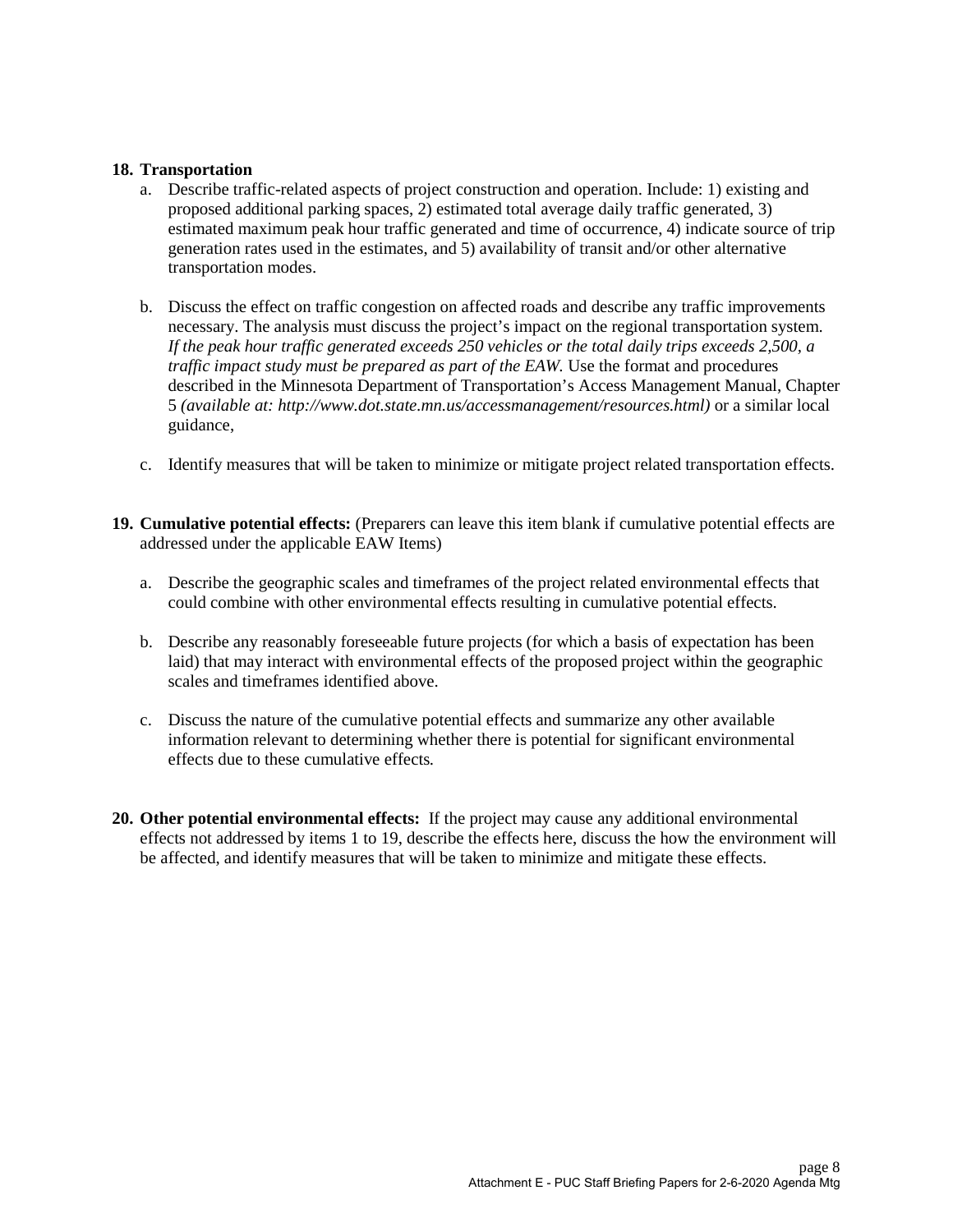#### **RGU CERTIFICATION.** *(The Environmental Quality Board will only accept SIGNED Environmental Assessment Worksheets for public notice in the EQB Monitor.)*

#### **I hereby certify that:**

- The information contained in this document is accurate and complete to the best of my knowledge.
- The EAW describes the complete project; there are no other projects, stages or components other than those described in this document, which are related to the project as connected actions or phased actions, as defined at Minnesota Rules, parts 4410.0200, subparts 9c and 60, respectively.
- Copies of this EAW are being sent to the entire EQB distribution list.  $\mathcal{L}^{\pm}$

| Signature |  |
|-----------|--|
|           |  |

Title \_\_\_\_\_\_\_\_\_\_\_\_\_\_\_\_\_\_\_\_\_\_\_\_\_\_\_\_\_\_\_\_

 $Date$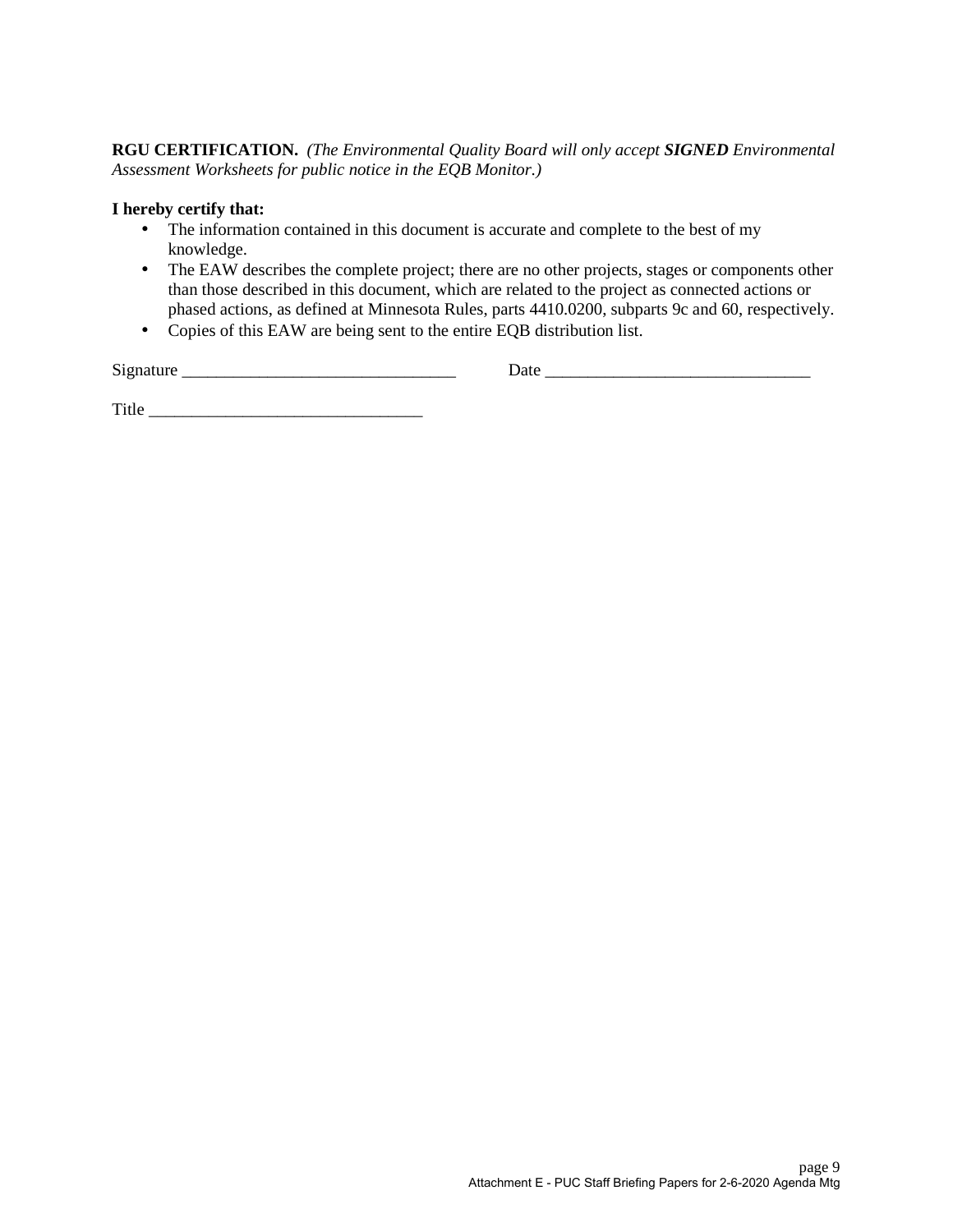$\overline{a}$ 

#### **MINNESOTA PUBLIC UTILITIES COMMISSION**

#### **RECORD OF DECISION**

#### **In the Matter of the Determination of Need for an Environmental Assessment Worksheet for the Freeborn Wind Project in Response to a January 1, 2020 Citizens' Petition forwarded by the Environmental Quality Board**

- 1. The Commission issued a site permit for the Freeborn Wind Farm (project) on December [1](#page-20-0)9, [2](#page-20-1)018.<sup>1</sup> The Commission subsequently amended the site permit on May 10, 2019.<sup>2</sup> On October 22, 2019, the Commission transferred ownership of the project from Freeborn Wind Energy to Northern States Power Company (Xcel Energy).<sup>3</sup>
- 2. The Commission received three petitions for reconsideration of its December 19, 2018 Order. On February 26, 2019, the Commission issued an Order to continue the proceedings and soliciting comments.[4](#page-20-3) The Commission received two petitions for reconsideration of its May 10, 2019 Order on May 30, 2019.<sup>[5](#page-20-4)</sup> After denying the petitions, the Commission received on August 1, 2019 an Appeal of the Commission's Amended Order filed with the Appellate Court.<sup>[6](#page-20-5)</sup>
- 3. On January 3, 2020, Commission staff received an email notification from EQB identifying the Commission as the Responsible Governmental Unit to review a citizen's petition for an Environmental Assessment Worksheet and Environmental Impact Statement for the Freeborn Wind Farm. The EQB designated the Commission appropriate governmental unit to make the decision on the need for an EAW. Pursuant to the requirements of Minn. R. 4410.1100, subp. 5, the petition was transmitted to the Commission for a determination of the need for an EAW.
- 4. Pursuant to Minn. R. 4410.1100, subp. 1, any person may request the preparation of an EAW on a project by filing a petition that contains the signatures and mailing addresses of at least 1000 individuals who reside or own property in the state. The Commission finds that the EAW petition is deficient in that it did not include the signatures and

<span id="page-20-0"></span><sup>1</sup> *Order Issuing Site Permit and Taking Other Action*, Commission Docket 17-410, e-Dockets Filing **[201812-148595-](https://www.edockets.state.mn.us/EFiling/edockets/searchDocuments.do?method=eDocketsResult&userType=public#%7BA06BC867-0000-C813-98D1-BE9196003A96%7D) <sup>01</sup>**[,](https://www.edockets.state.mn.us/EFiling/edockets/searchDocuments.do?method=eDocketsResult&userType=public#%7BA06BC867-0000-C813-98D1-BE9196003A96%7D) December 19, 2018. 2 *Order Amending Site Permit*, e-Dockets Filing **[20195-152849-01](https://www.edockets.state.mn.us/EFiling/edockets/searchDocuments.do?method=eDocketsResult&userType=public#%7BE025A36A-0000-C612-8C94-574288B05EF0%7D)**, May 10, 2019.

<span id="page-20-1"></span>

<span id="page-20-2"></span><sup>3</sup> *Order Granting Request to Transfer Site and Route Permits,* e-Dockets, Filing **[201910-156806-02](https://www.edockets.state.mn.us/EFiling/edockets/searchDocuments.do?method=eDocketsResult&userType=public#%7B40D2F46D-0000-C73C-8864-CE27CAF16F07%7D)**, October 22, 2019.

<span id="page-20-3"></span><sup>4</sup> *Order Continuing Proceedings, Tolling Deadline and Soliciting Comments*, e-Dockets Filing **[20192-150651-01](https://www.edockets.state.mn.us/EFiling/edockets/searchDocuments.do?method=eDocketsResult&userType=public#%7B10572F69-0000-C213-B513-51C1B076C857%7D)**, February 26, 2019.

<span id="page-20-4"></span><sup>&</sup>lt;sup>5</sup> e-Dockets Filings 20195-153253-01 and 20195-153242-01, May 30, 2019.

<span id="page-20-5"></span>e-Dockets Filings **20195-153253-01** and **20195-153242-01**[,](https://www.edockets.state.mn.us/EFiling/edockets/searchDocuments.do?method=eDocketsResult&userType=public#%7B70260A6B-0000-C810-A999-7811D78AD8CE%7D) May 30, 2019. 6 *Filings of Appeal of 5-10-19 Order Amending Permit 7-2-19 Denial of Reconsideration*, e-Dockets Filing **[20198-](https://www.edockets.state.mn.us/EFiling/edockets/searchDocuments.do?method=eDocketsResult&userType=public#%7BB0DC4D6C-0000-C21A-8972-8FFA8A6FE6A0%7D) [154879-01](https://www.edockets.state.mn.us/EFiling/edockets/searchDocuments.do?method=eDocketsResult&userType=public#%7BB0DC4D6C-0000-C21A-8972-8FFA8A6FE6A0%7D)**, August 1, 2019.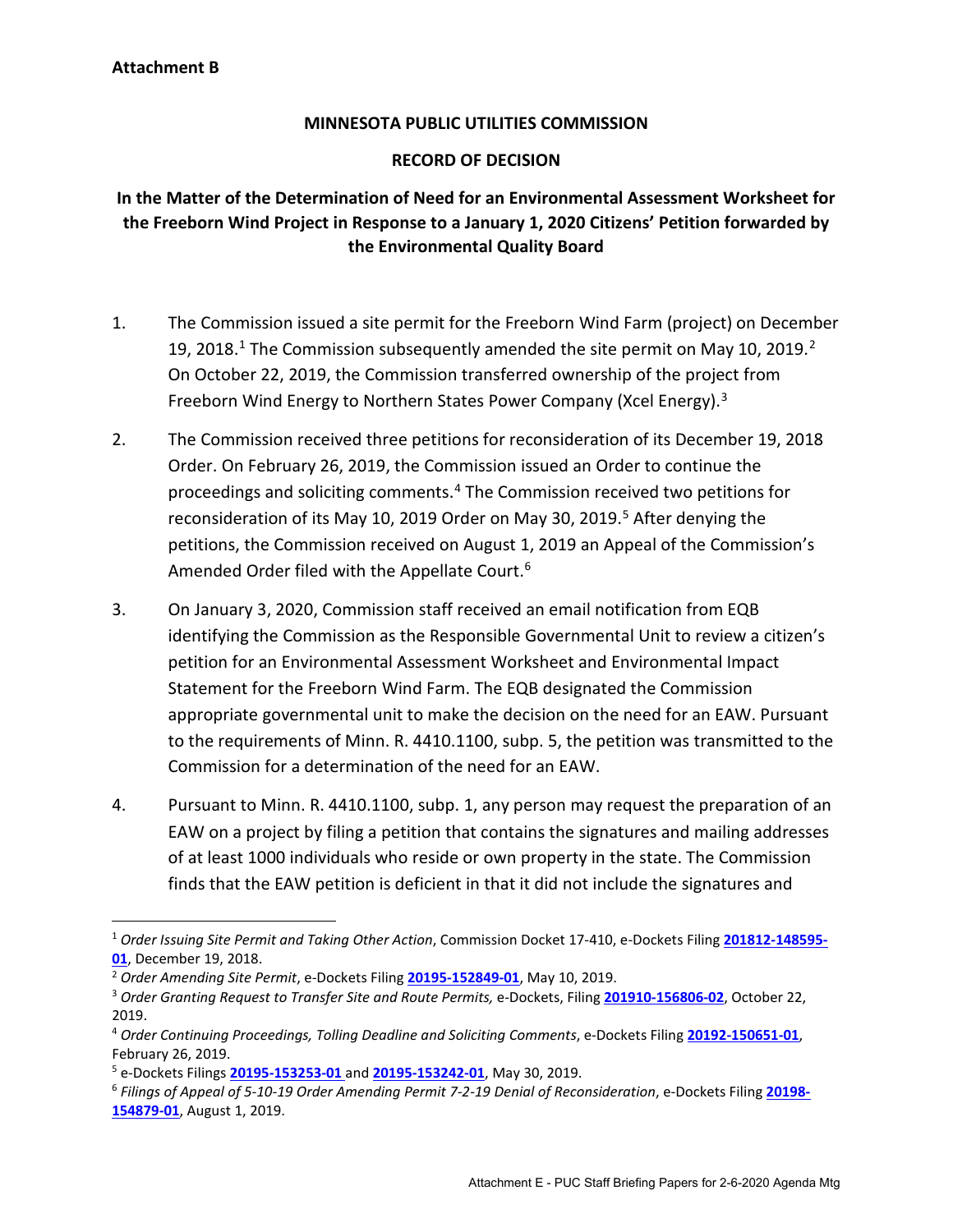mailing addresses of at least 100 individuals who reside or own property in the state as required by Minnesota Rule 4410.1100.

- 5. Pursuant to Minn. R. 4410.1100, subp. 2(E) requires that the petition include material evidence indicating that, because of the nature or location of the proposed project, there may be potential for significant environmental effects. The material evidence must physically accompany the petition. It is not sufficient to merely provide a reference or citation to where the evidence may be found.
- 6. EQB staff provided Commission counsel a file transfer protocol (FTP[\) address w](ftp://files.pca.state.mn.us/pub/tmp)here the petition could be located. Commission staff parsed the files into smaller sizes and entered them in its electronic filing system Docket Number [17-410.](https://www.edockets.state.mn.us/EFiling/edockets/searchDocuments.do?method=eDocketsResult&docketYear=17&docketNumber=410)
- 7. The Commission finds that the circumstances set worth in the EAW petition do not make it exempt from an EAW determination under Minnesota Rules 4410.4600.
- 8. A determination that must be made with respect to an EAW petition is whether the petition determines that the subject project is a Mandatory EAW category under EQB rule. The Commission determines that the project is included in EQB's list of Mandatory EAW category projects in Minnesota Rule 4410.4300, Subpart 3 (Electrical Generating Facilities). Under this rule, environmental review shall be conducted according to Minnesota Rules parts 7849.100 to 7849.2100 and 7850.1000 to 7850.5600.
- 9. The Commission's electronically docketed record (e-Docket 17-410) in this proceeding demonstrate that the Project was selected through a Commission-approved bidding process[7.](#page-21-0) Therefore, under Minn. Stat. § 216B.2422 subd. 5, it is exempt from the Certificate of Need requirements including those of Minnesota Rules, parts 7849.100 to 7849.2100.
- 10. The Commission's December 19, 2018 *Order Issuing Site Permit and Taking Other Action* notes that Wind energy projects are governed by Minn. Stat. Ch. 216F and Minn. R. Ch. 7854. Minn. Stat. § 216F.01, subd. 2, defines a large wind energy conversion system (LWECS, or wind farm) as a combination of wind energy conversion systems with a combined nameplate capacity of five MW or more.
- 11. On December 19, 2019, the Commission met to consider a permit amendment request for the project that would provide for a different turbine model and updated project layout. The Commission has not issued its order on the requested permit amendment

 $\overline{a}$ 

<span id="page-21-0"></span><sup>7</sup> See *ALJ Report* Finding of Fact 70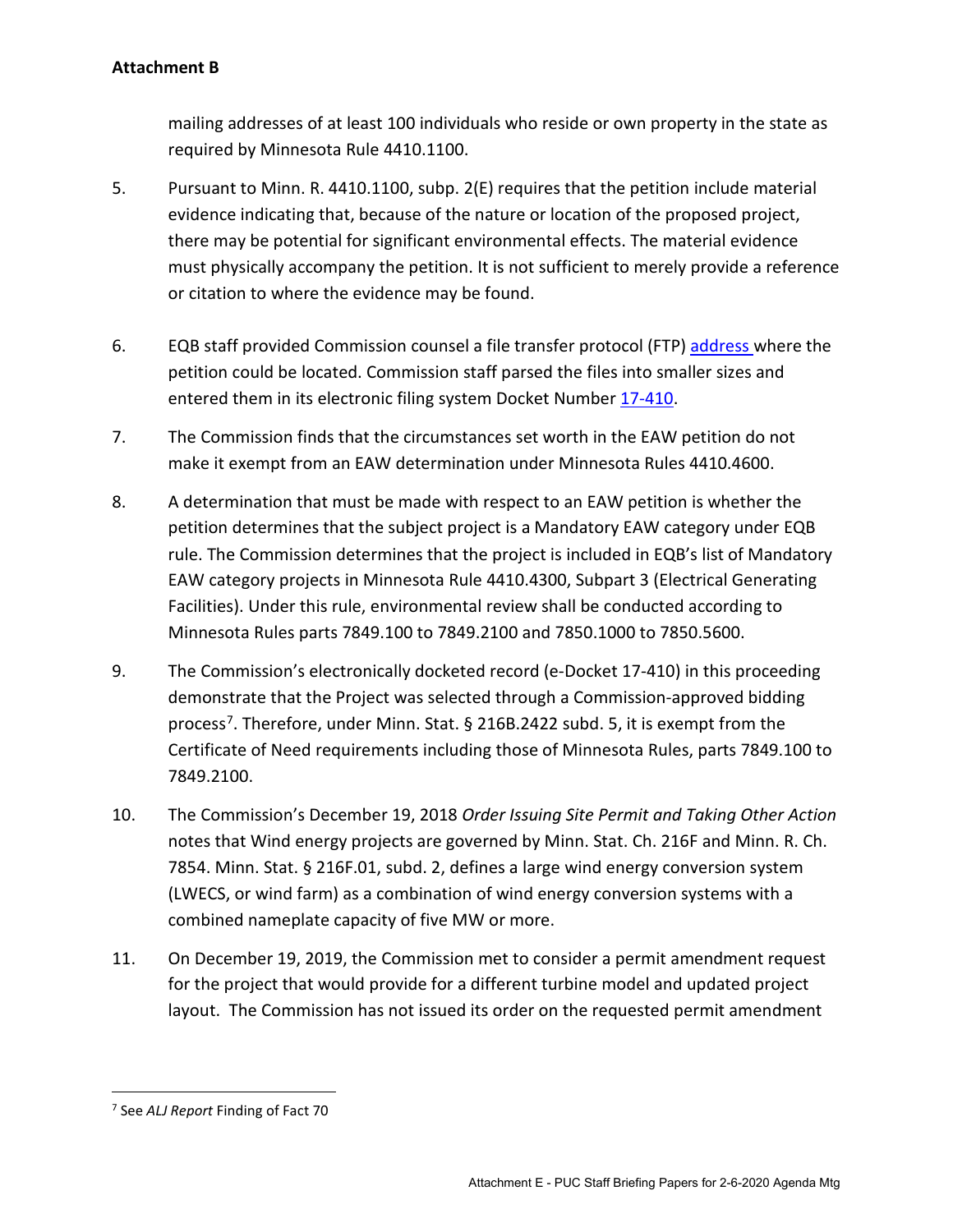decision because it is prohibited from doing so under Minnesota Rule 4410.3100, subparts 1 and 2.

12. Minn. Stat. § 216F.02 provides that siting of LWECS provides an exemption from the requirements of the Minnesota Power Plant Siting Act (Minnesota Statutes Chapter 216E) for development of an Environmental Impact Statement or Environmental Assessment of the project. However, Minn. Stat. § 216F.02 incorporates by reference required considerations in designating sites and routes contained in Minn. Stat. § 216E.03, Subdivision 7 including:

> • Evaluation of research and investigations relating to the effects on land, water, and air resources of large electric power generating plants and the effects of water and air discharges and electric and magnetic fields resulting from such facilities on public health and welfare, vegetation, animals, materials, and aesthetic values.

• Environmental evaluation of sites proposed for future development and expansion and their relationship to the land, water, air, and human resources of the state.

• Evaluation of the effects of new electric power generation and transmission technologies and systems related to power plants designed to minimize adverse environmental effects.

• Evaluation of the potential for beneficial uses of waste energy from proposed large electric power generating plants.

• Analysis of the direct and indirect economic impact of proposed sites including, but not limited to, productive agricultural land lost or impaired.

• Evaluation of adverse direct and indirect environmental effects that cannot be avoided should the proposed site be accepted.

- Evaluation of alternatives to the applicant's proposed site.
- Evaluation of governmental survey lines and other natural division lines of agricultural land so as to minimize interference with agricultural operations.

• Evaluation of irreversible and irretrievable commitments of resources should the proposed site be approved.

• Consideration of problems raised by other state and federal agencies and local entities, when appropriate.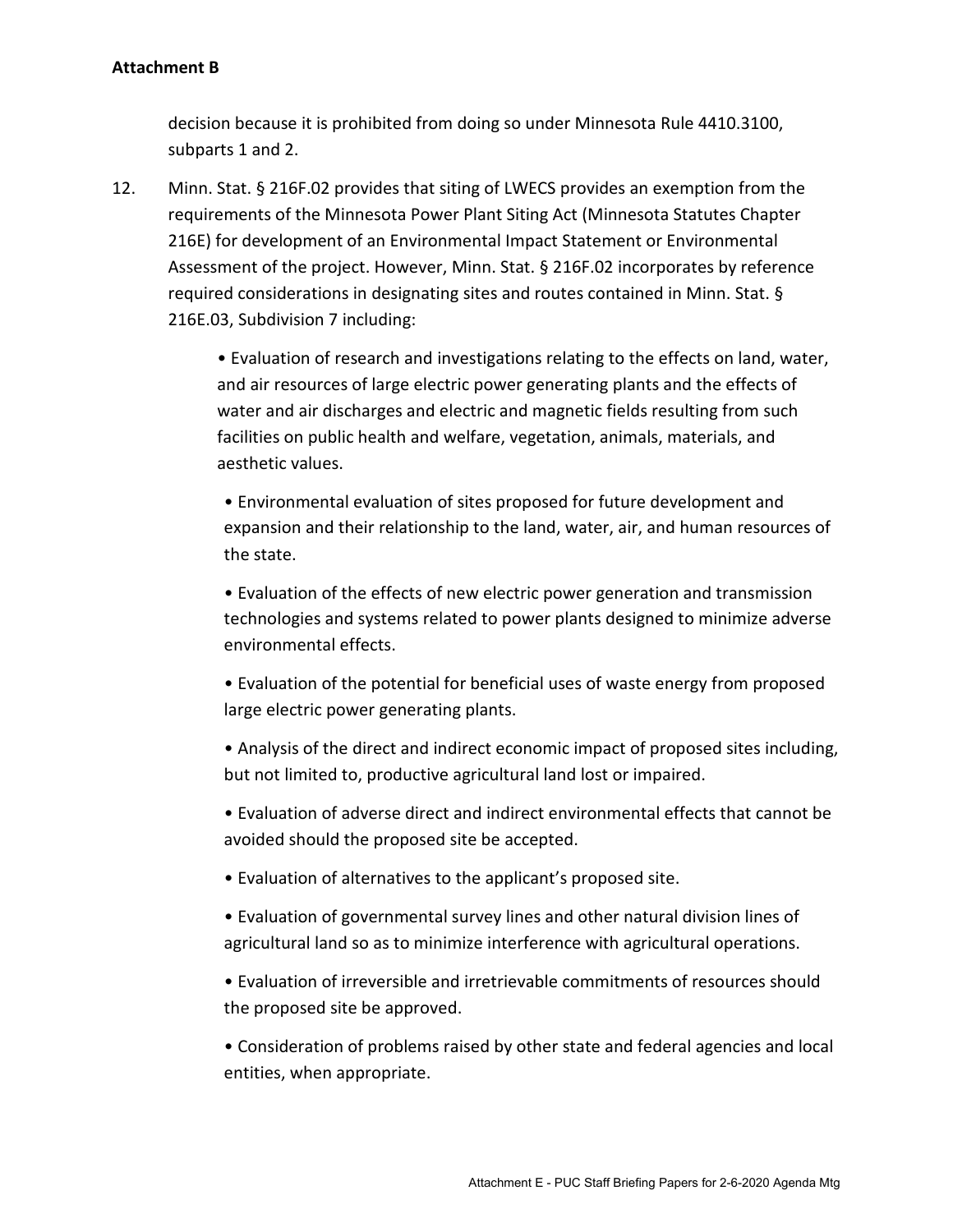- 13. Minn. Stat. § 216F.03 requires that an LWECS be sited in an orderly manner compatible with environmental preservation, sustainable development, and the efficient use of resources. The Environmental Quality Board endorsed a statement of need and reasonableness for administrative rules to facilitate the review of proposed with farm projects as Minnesota Rule chapter 4401 on September 20, 2001.<sup>[8](#page-23-0)</sup> Minnesota Rules chapter 7854 includes provisions under part 7854.0500, Subpart 7 requiring permit applicants to include an analysis of the project's potential consequences, proposed mitigation measures, and any environmental harms that cannot be avoided, with respect to the following categories:
	- A. demographics, including people, homes, and businesses;
	- B. noise;
	- C. visual impacts;
	- D. public services and infrastructure;
	- E. cultural and archaeological impacts;
	- F. recreational resources;
	- G. public health and safety, including air traffic, electromagnetic fields, and security and traffic;
	- H. hazardous materials;
	- I. land-based economics, including agriculture, forestry, and mining;
	- J. tourism and community benefits;
	- K. topography;
	- L. soils;
	- M. geologic and groundwater resources;
	- N. surface water and floodplain resources;
	- O. wetlands;

 $\overline{a}$ 

<span id="page-23-0"></span><sup>8</sup> *Minnesota Rules Chapter 4401 Statement of Need and Reasonableness* (2001), Exhibit V of e-Dockets Filing **[20201-159161-07](https://www.edockets.state.mn.us/EFiling/edockets/searchDocuments.do?method=eDocketsResult&userType=public#%7B5023AB6F-0000-CA8C-AE34-1523345BB3B7%7D)**, January 15, 2020. Chapter 4401 was subsequently renumbered as Chapter 7836 and again as Chapter 7854.